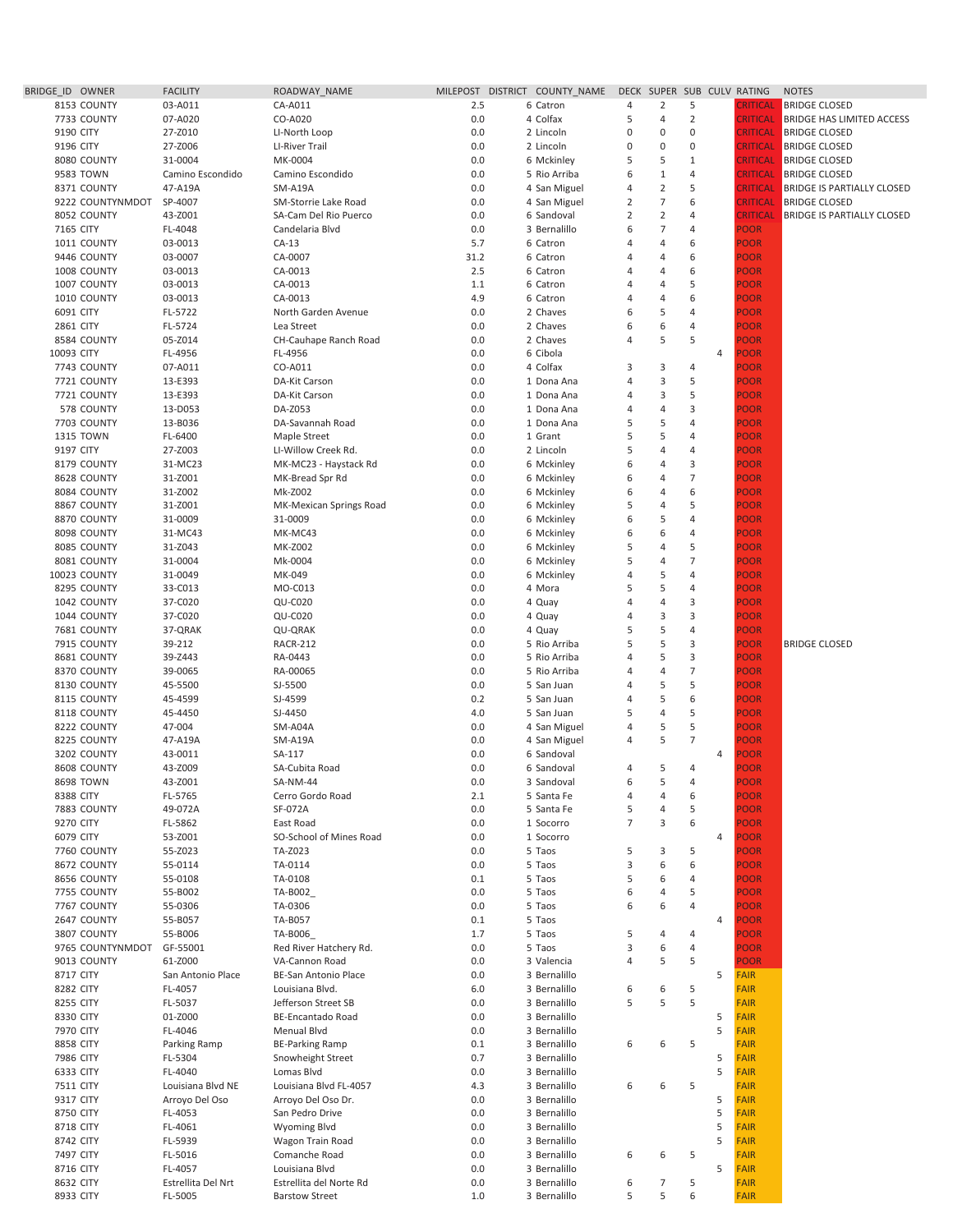| 8657 CITY        | Seagull Street           | Seagull Street              | 0.1  | 3 Bernalillo | 5 | 5              | 6              |   | <b>FAIR</b> |
|------------------|--------------------------|-----------------------------|------|--------------|---|----------------|----------------|---|-------------|
| 7963 CITY        | FL-4061                  | <b>Wyoming Blvd</b>         | 0.0  | 3 Bernalillo |   |                |                | 5 | <b>FAIR</b> |
| 8827 CITY        | FL-5068                  | San Ildefonso Street        | 0.3  | 3 Bernalillo | 5 | 5              | 5              |   | <b>FAIR</b> |
| 6796 CITY        | FL-4018                  | Montgomery Blvd WB          | 0.0  | 3 Bernalillo | 5 | 6              | 5              |   | <b>FAIR</b> |
|                  |                          |                             |      |              |   |                |                |   |             |
| 7990 CITY        | FL-5150                  | Hendola Drive               | 0.0  | 3 Bernalillo |   |                |                | 5 | <b>FAIR</b> |
| 8620 CITY        | FL-5098                  | Edith Blvd NE               | 5.5  | 3 Bernalillo | 6 | 7              | 5              |   | <b>FAIR</b> |
| 7989 CITY        | FL-5050                  | Moon Street                 | 0.0  | 3 Bernalillo |   |                |                | 5 | <b>FAIR</b> |
| 8850 CITY        | Alvarado Street NE       | Alvarado Drive              | 0.1  | 3 Bernalillo | 5 | 6              | 6              |   | <b>FAIR</b> |
| 7498 CITY        | FL-5016                  | Comanche Road               | 10.0 | 3 Bernalillo | 6 | 5              | 5              |   | <b>FAIR</b> |
| <b>9050 CITY</b> | FL-5035                  | Indian School Road          | 0.0  | 3 Bernalillo | 5 | 6              | 6              |   | <b>FAIR</b> |
| 7967 CITY        | FL-4065                  | Juan Tabo Blvd              | 0.0  | 3 Bernalillo |   |                |                | 5 | <b>FAIR</b> |
|                  |                          |                             |      |              |   |                |                |   |             |
| 6795 CITY        | FL-4018                  | Montgomery Blvd             | 0.0  | 3 Bernalillo | 5 | 6              | 5              |   | <b>FAIR</b> |
| 7499 CITY        | FL-4065                  | Juan Tabo Blvd              | 4.0  | 3 Bernalillo | 6 | 5              | 5              |   | <b>FAIR</b> |
| 7493 CITY        | FL-5014                  | Carlisle Blvd SB            | 4.8  | 3 Bernalillo | 6 | $\overline{7}$ | 5              |   | <b>FAIR</b> |
| 7491 CITY        | FL-5083                  | <b>Washington Street</b>    | 2.2  | 3 Bernalillo | 5 | 6              | 5              |   | <b>FAIR</b> |
| 7492 CITY        | FL-5127                  | <b>Washington Street</b>    | 0.0  | 3 Bernalillo | 5 | 5              | 5              |   | <b>FAIR</b> |
| 8664 CITY        | <b>Prosperity Avenue</b> | Prosperity Avenue           | 0.0  | 3 Bernalillo | 6 | 7              | 5              |   | <b>FAIR</b> |
| 6602 CITY        | FL-5096                  | San Mateo Blvd              | 5.1  | 3 Bernalillo | 5 | 5              | 5              |   | <b>FAIR</b> |
| 6775 CITY        |                          | Indian School Road          | 0.0  | 3 Bernalillo | 5 | 6              | 5              |   | <b>FAIR</b> |
|                  | FL-5035                  |                             |      |              |   |                |                |   |             |
| 7486 CITY        | FL-4053                  | San Pedro Blvd              | 0.0  | 3 Bernalillo | 6 | 6              | 5              |   | <b>FAIR</b> |
| 7966 CITY        | FL-4063                  | Eubank Blvd                 | 3.1  | 3 Bernalillo |   |                |                | 5 | <b>FAIR</b> |
| 10050 CITY       | FL-5041                  | Ventura Street NE           | 0.0  | 3 Bernalillo |   |                |                | 5 | <b>FAIR</b> |
| 8195 CITY        | FL-4048                  | Candelaria Blvd             | 0.0  | 3 Bernalillo | 6 | 5              | 5              |   | <b>FAIR</b> |
| 8823 CITY        | FL-5041                  | Ventura St.                 | 2.2  | 3 Bernalillo | 5 | 5              | 5              |   | <b>FAIR</b> |
| 9134 CITY        | 01-Z000                  | <b>BE-Condershire</b>       | 0.0  | 3 Bernalillo | 6 | 5              | 6              |   | <b>FAIR</b> |
|                  |                          |                             |      |              |   |                |                |   |             |
| 7485 CITY        | FL-4053                  | San Pedro Drive             | 0.0  | 3 Bernalillo | 5 | 5              | 5              |   | <b>FAIR</b> |
| 7496 CITY        | FL-5016                  | Comanche Blvd               | 0.0  | 3 Bernalillo | 6 | 6              | 5              |   | <b>FAIR</b> |
| 8279 CITY        | FL-5121                  | Julie Street                | 0.0  | 3 Bernalillo | 6 | 6              | 5              |   | <b>FAIR</b> |
| 8200 CITY        | FL-4018                  | Montano Road EB             | 6.0  | 3 Bernalillo | 5 | 6              | 6              |   | <b>FAIR</b> |
| 7988 CITY        | Parsifal Street          | <b>BE-Parsifal Street</b>   | 0.0  | 3 Bernalillo |   |                |                | 5 | <b>FAIR</b> |
| 8745 CITY        | 01-Z000                  | Public School Road          | 0.0  | 3 Bernalillo |   |                |                | 5 | <b>FAIR</b> |
| 10098 CITY       | Algodones St. NE         | Algodones Street            | 0.0  | 3 Bernalillo |   |                |                | 5 | <b>FAIR</b> |
|                  |                          |                             |      |              |   |                |                |   |             |
| 9019 CITY        | 01-Z000                  | <b>BE-Rachel Road</b>       | 0.0  | 3 Bernalillo |   |                |                | 5 | <b>FAIR</b> |
| 8257 CITY        | FL-5051                  | Morris St.                  | 1.2  | 3 Bernalillo | 5 | 5              | 6              |   | <b>FAIR</b> |
| 7969 CITY        | FL-4046                  | Menaul Blvd.                | 0.0  | 3 Bernalillo |   |                |                | 5 | <b>FAIR</b> |
| 7965 CITY        | FL-4063                  | Eubank Blvd                 | 3.1  | 3 Bernalillo |   |                |                | 5 | <b>FAIR</b> |
| 8254 CITY        | FL-5037                  | Jefferson Street NB         | 0.0  | 3 Bernalillo | 5 | 5              | 5              |   | <b>FAIR</b> |
| 8196 CITY        | FL-5061                  | Pennsylvania Street         | 0.0  | 3 Bernalillo | 6 | 7              | 5              |   | <b>FAIR</b> |
|                  |                          | Indian School Road          | 4.7  | 3 Bernalillo |   |                |                | 5 | <b>FAIR</b> |
| 7964 CITY        | FL-5935                  |                             |      |              |   |                |                |   |             |
| 8625 CITY        | FL-4052                  | Osuna Road WBL              | 0.0  | 3 Bernalillo | 5 | 7              | $\overline{7}$ |   | <b>FAIR</b> |
| 8483 CITY        | FL-5041                  | Ventura Street              | 1.5  | 3 Bernalillo |   |                |                | 5 | <b>FAIR</b> |
| 8258 CITY        | FL-5216                  | Morningside Street          | 0.3  | 3 Bernalillo | 6 | 5              | 5              |   | <b>FAIR</b> |
| 8898 CITY        | FL-5302                  | <b>Tucker Avenue</b>        | 0.1  | 3 Bernalillo | 5 | 5              | 6              |   | <b>FAIR</b> |
| 7488 CITY        | FL-4048                  | Candelaria Blvd             | 7.5  | 3 Bernalillo | 6 | 5              | 5              |   | <b>FAIR</b> |
| 7968 CITY        | FL-4065                  | Juan Tabo Blvd              | 0.0  | 3 Bernalillo |   |                |                | 5 | <b>FAIR</b> |
| 8795 CITY        | FL-6608                  |                             | 0.0  | 3 Bernalillo | 5 | 5              | 5              |   | <b>FAIR</b> |
|                  |                          | Singer Blvd NE              |      |              |   |                |                |   |             |
| 8857 CITY        | Second street            | Second Street               | 0.0  | 3 Bernalillo | 6 | 6              | 5              |   | <b>FAIR</b> |
| 7992 CITY        | 01-Z000                  | <b>BE-Shropshire Place</b>  | 0.0  | 3 Bernalillo |   |                |                | 6 | <b>FAIR</b> |
| 6270 CITY        | Lead Avenue WB           | Lead Avenue WB              | 6.0  | 3 Bernalillo | 6 | 7              | $\overline{7}$ |   | <b>FAIR</b> |
| 8329 CITY        | 01-Z000                  | BE-Hupmobile Dr.            | 0.0  | 3 Bernalillo |   |                |                | 6 | <b>FAIR</b> |
| 8487 CITY        | FL-4018                  | Montano Road NW             | 0.0  | 3 Bernalillo |   |                |                | 6 | FAIR        |
| 8798 CITY        | FL-5019                  | Copperfield Road            | 3.4  | 3 Bernalillo | 6 | 6              | 7              |   | <b>FAIR</b> |
|                  |                          |                             |      |              |   |                |                |   |             |
| 9064 CITY        | FL-4018                  | Montano Road                | 2.0  | 3 Bernalillo | 6 | 7              | $\overline{7}$ |   | <b>FAIR</b> |
| 7199 CITY        | Grand AVE                | Grand Avenue                | 0.0  | 3 Bernalillo | 6 | 7              | 6              |   | <b>FAIR</b> |
| 8991 CITY        | Spain Road NE            | Spain Rd NE                 | 0.0  | 3 Bernalillo |   |                |                | 6 | <b>FAIR</b> |
| 7962 CITY        | FL-4063                  | Eubank Blvd                 | 5.5  | 3 Bernalillo |   |                |                | 6 | <b>FAIR</b> |
| 7946 CITY        | FL-4061                  | <b>Wyoming Blvd</b>         | 6.9  | 3 Bernalillo | 6 | 6              | 6              |   | <b>FAIR</b> |
| <b>7512 CITY</b> | FL-4057                  | Louisiana Blvd              | 0.0  | 3 Bernalillo | 6 | 6              | 6              |   | <b>FAIR</b> |
| <b>8577 CITY</b> | Golf Course Road         | Golf Course Road            | 0.0  | 3 Bernalillo | 6 | 7              | 6              |   | <b>FAIR</b> |
|                  |                          |                             |      |              |   |                |                |   |             |
| 8746 CITY        | FL-4026                  | Bernalillo Place SE         | 1.6  | 3 Bernalillo |   |                |                | 6 | <b>FAIR</b> |
| 9108 CITY        | FL-6616                  | Gamble Oak Court            | 0.0  | 3 Bernalillo | 6 | 6              | 6              |   | <b>FAIR</b> |
| 10031 CITY       | FL-4065                  | Juan Tabo Blvd              | 2.3  | 3 Bernalillo |   |                |                | 6 | <b>FAIR</b> |
| 8602 CITY        | FL-4037                  | Dr. Martin L King Jr. WB    | 0.0  | 3 Bernalillo | 6 | 7              | 7              |   | <b>FAIR</b> |
| 7961 CITY        | FL-4061                  | Wyoming Blvd                | 5.1  | 3 Bernalillo |   |                |                | 6 | <b>FAIR</b> |
| 7487 CITY        | FL-5061                  | Pennyslvania Street         | 2.2  | 3 Bernalillo | 6 | 6              | 6              |   | <b>FAIR</b> |
| 7985 CITY        | FL-5304                  | Snowheights Blvd            | 0.1  | 3 Bernalillo |   |                |                | 6 | <b>FAIR</b> |
|                  |                          |                             |      |              |   |                |                |   |             |
| 8345 CITY        | FL-5051                  | Morris Street               | 1.8  | 3 Bernalillo |   |                |                | 6 | <b>FAIR</b> |
| 8796 CITY        | FL-5048                  | Monte Largo Drive           | 0.2  | 3 Bernalillo | 6 | 6              | 6              |   | <b>FAIR</b> |
| 9297 CITY        | FI-4057                  | Louisiana Blvd              | 0.0  | 3 Bernalillo | 6 | 6              | 6              |   | <b>FAIR</b> |
| 7899 CITY        | FL-4016                  | Central Avenue WB           | 0.0  | 3 Bernalillo | 6 | 6              | 6              |   | <b>FAIR</b> |
| 7490 CITY        | FL-5015                  | Chelwood Street             | 1.5  | 3 Bernalillo | 6 | 6              | 7              |   | <b>FAIR</b> |
| 8747 CITY        | 01-Z000                  | BE-La Cabra Road SE         | 0.1  | 3 Bernalillo |   |                |                | 6 | <b>FAIR</b> |
| 7167 CITY        | FL-4046                  | Menual Blvd WB              | 0.0  | 3 Bernalillo | 6 | 6              | 6              |   | <b>FAIR</b> |
|                  |                          |                             |      |              |   |                |                |   |             |
| 10099 CITY       | FL-5085                  | Woodward Road               | 0.3  | 3 Bernalillo |   |                |                | 6 | <b>FAIR</b> |
| 8485 CITY        | FL-5037                  | Jefferson Street            | 3.5  | 3 Bernalillo |   |                |                | 6 | <b>FAIR</b> |
| 9358 CITY        | FL-4065                  | Juan Tabo Blvd              | 0.0  | 3 Bernalillo | 6 | 7              | $\overline{7}$ |   | <b>FAIR</b> |
| 10033 CITY       | Comanche Road N.E.       | Comanche Blvd               | 0.0  | 3 Bernalillo |   |                |                | 6 | <b>FAIR</b> |
| 8856 CITY        | 01-Z000                  | <b>BE-Loading Dock Ramp</b> | 0.0  | 3 Bernalillo | 6 | 6              | 6              |   | <b>FAIR</b> |
| 9232 CITY        | Golf Course Road         | Golf Course Road            | 1.3  | 3 Bernalillo | 6 | 6              | 6              |   | <b>FAIR</b> |
|                  |                          |                             |      |              |   |                |                |   |             |
| 8663 CITY        | Murry Road               | Murry Street                | 0.2  | 3 Bernalillo | 6 | 6              | 6              |   | <b>FAIR</b> |
| 7925 CITY        | Bridge street            | <b>Bridge Street</b>        | 0.0  | 3 Bernalillo | 6 | 7              | 6              |   | <b>FAIR</b> |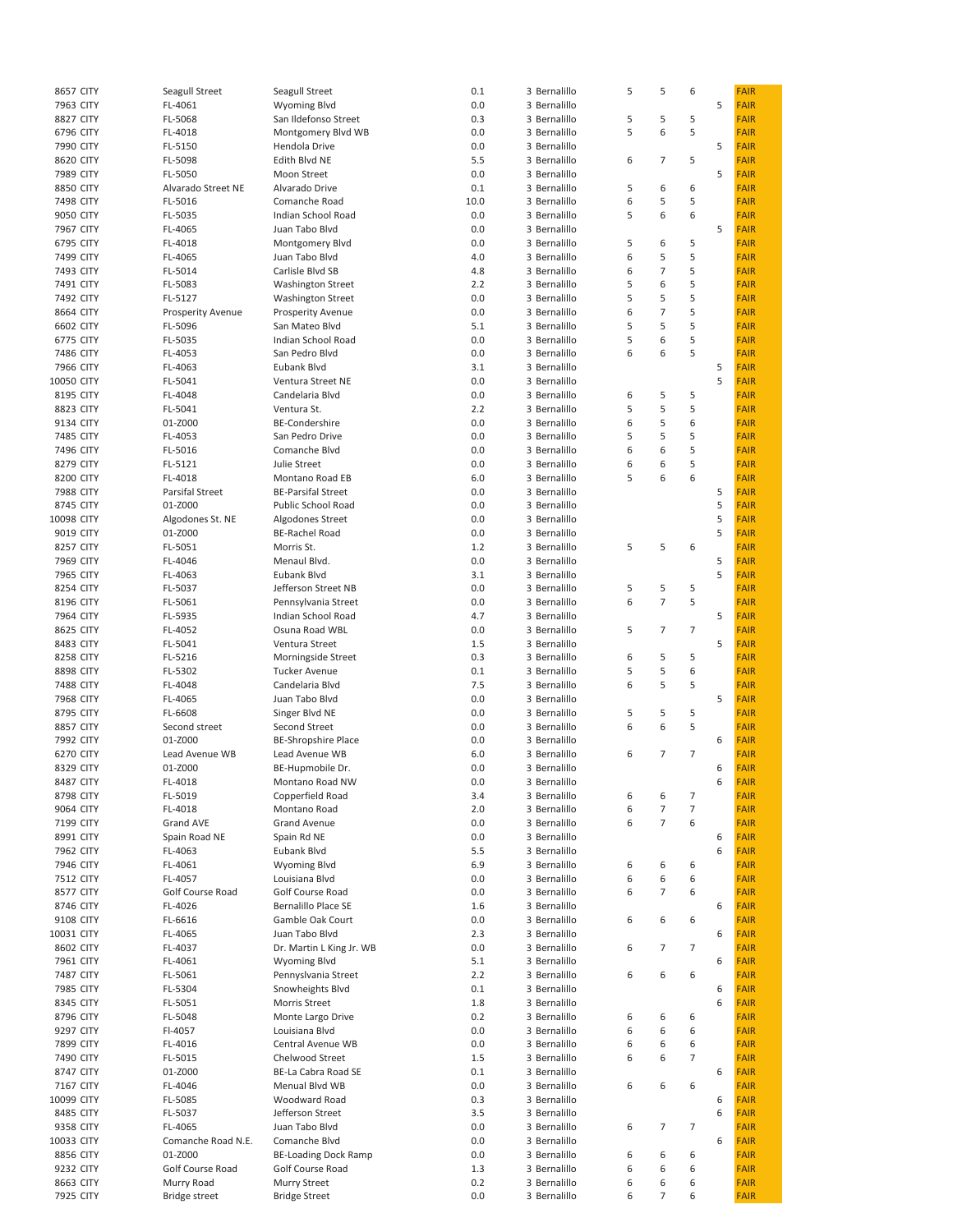| 8992 CITY              |             | Apache Plume         | Apache Plume                                    | 0.0        | 3 Bernalillo         | 6              | 6              | 6              |   | <b>FAIR</b>                |
|------------------------|-------------|----------------------|-------------------------------------------------|------------|----------------------|----------------|----------------|----------------|---|----------------------------|
| 9408 CITY              |             | 98th Street N/S      | 98th Street N/S                                 | 0.0        | 3 Bernalillo         |                |                |                | 6 | <b>FAIR</b>                |
| 8860 CITY              |             | Paseo Del Norte      | Paseo Del Norte Frtg                            | 0.7        | 3 Bernalillo         | 6              | 6              | 6              |   | <b>FAIR</b>                |
| 6065 CITY              |             | I-25 NB/SB/SAN MAT   | I-25 and San Mateo                              | 6.4        | 3 Bernalillo         |                |                |                | 6 | <b>FAIR</b>                |
|                        |             |                      |                                                 |            |                      |                |                |                |   |                            |
| 9065 CITY              |             | FL-5092              | Rio Grande Blvd                                 | 3.4        | 3 Bernalillo         | 6              | $\overline{7}$ | $\overline{7}$ |   | <b>FAIR</b>                |
| 9272 CITY              |             | Lowell Street NE     | Lowell Street NE                                | 0.4        | 3 Bernalillo         |                |                |                | 6 | <b>FAIR</b>                |
| <b>8848 CITY</b>       |             | <b>Barstow St NE</b> | <b>Barstow Street NE</b>                        | 0.0        | 3 Bernalillo         | 6              | 6              | $\overline{7}$ |   | <b>FAIR</b>                |
| 7494 CITY              |             | FL-5014              | Carlisle Blvd NB                                | 0.0        | 3 Bernalillo         | 6              | 6              | 6              |   | <b>FAIR</b>                |
| 8800 CITY              |             | FL-5024              | Four Hills Road                                 | 0.0        | 3 Bernalillo         | 6              | $\overline{7}$ | 6              |   | <b>FAIR</b>                |
| <b>7898 CITY</b>       |             | FL-4016              | Central Avenue EB                               | 6.3        | 3 Bernalillo         | 6              | $\overline{7}$ | 6              |   | <b>FAIR</b>                |
|                        |             |                      |                                                 |            |                      |                |                |                |   |                            |
| 8199 CITY              |             | FL-4018              | Montano Blvd WB                                 | 5.9        | 3 Bernalillo         | 6              | 6              | 6              |   | <b>FAIR</b>                |
| 10036 CITY             |             | FL-5073              | Spain Road NE                                   | 3.1        | 3 Bernalillo         |                |                |                | 6 | <b>FAIR</b>                |
| 9318 CITY              |             | Ray Street           | Ray Street                                      | 0.0        | 3 Bernalillo         | 6              | 6              | 6              |   | <b>FAIR</b>                |
| 8799 CITY              |             | 01-Z000              | <b>BE-Monte Alto Street</b>                     | 0.0        | 3 Bernalillo         | 6              | 6              | 6              |   | <b>FAIR</b>                |
| 8692 CITY              |             | FL-5037              | Jefferson Street NE                             | 0.0        | 3 Bernalillo         | 6              | 6              | 6              |   | <b>FAIR</b>                |
|                        |             |                      |                                                 |            |                      |                |                |                |   |                            |
| 8692 CITY              |             | FL-5037              | Jefferson Street NE                             | 0.0        | 3 Bernalillo         | 6              | 6              | 6              |   | <b>FAIR</b>                |
| 9109 CITY              |             | FL-4061              | <b>Wyoming Blvd</b>                             | 7.5        | 3 Bernalillo         | 6              | 6              | 6              |   | <b>FAIR</b>                |
| 7489 CITY              |             | FL-5015              | Chelwood Park st.                               | 0.0        | 3 Bernalillo         | 6              | 6              | 6              |   | <b>FAIR</b>                |
| 9521 CITY              |             | FL-5092              | Paseo Del Norte Extension                       | 1.3        | 3 Bernalillo         | 7              | 6              | 6              |   | <b>FAIR</b>                |
| 7926 CITY              |             | FL-4014              | <b>Bridge Street</b>                            | 0.0        | 3 Bernalillo         | $\overline{7}$ | $\overline{7}$ | 6              |   | <b>FAIR</b>                |
|                        |             |                      | San Pedro Blvd                                  | 3.0        | 3 Bernalillo         |                |                |                | 6 | <b>FAIR</b>                |
| 6426 CITY              |             | FL-4053              |                                                 |            |                      |                |                |                |   |                            |
| 9047 CITY              |             | FL-4078              | Gibson Blvd.                                    | 0.1        | 3 Bernalillo         |                |                |                | 6 | <b>FAIR</b>                |
| 8347 CITY              |             | NM-345               | Unser Blvd                                      | 0.0        | 3 Bernalillo         |                |                |                | 6 | <b>FAIR</b>                |
| 8331 CITY              |             | FL-5080              | <b>Turner Drive</b>                             | 0.5        | 3 Bernalillo         |                |                | 6              |   | <b>FAIR</b>                |
| 7166 CITY              |             | FL-4046              | Menual Blvd EB                                  | 4.2        | 3 Bernalillo         | 6              | 6              | 6              |   | <b>FAIR</b>                |
| 8960 CITY              |             | N Seven Bar Loop     | North Seven Bar Loop                            | 0.4        | 3 Bernalillo         | 7              | $\overline{7}$ | 6              |   | <b>FAIR</b>                |
|                        |             |                      |                                                 |            |                      |                |                |                |   |                            |
| 8893 CITY              |             | FL-5134              | <b>Stinson Road</b>                             | 0.0        | 3 Bernalillo         | $\overline{7}$ | 6              | $\overline{7}$ |   | <b>FAIR</b>                |
| 8744 CITY              |             | 01-Z000              | <b>BE-Patricio Garcia Road</b>                  | 0.0        | 3 Bernalillo         |                |                |                | 6 | <b>FAIR</b>                |
| <b>6178 CITY</b>       |             | Central Avenue       | Central Avenue                                  | 7.1        | 3 Bernalillo         |                |                |                | 6 | <b>FAIR</b>                |
| 7337 CITY              |             | FL-4018              | Montgomery Blvd                                 | 7.9        | 3 Bernalillo         | 6              | 6              | 6              |   | <b>FAIR</b>                |
| 8198 CITY              |             | FL-4018              | Montano Blvd EB                                 | 0.0        | 3 Bernalillo         | 6              | 6              | $\overline{7}$ |   | <b>FAIR</b>                |
|                        |             |                      |                                                 |            |                      |                |                |                |   |                            |
| 9369 CITY              |             | Sevilla Ave          | Sevilla Ave.                                    | 0.1        | 3 Bernalillo         | 6              | 6              | 6              |   | <b>FAIR</b>                |
| 8652 CITY              |             | FL-4079              | Golf Course Road                                | 1.9        | 3 Bernalillo         |                |                |                | 6 | <b>FAIR</b>                |
| 8644 CITY              |             | <b>NM-423</b>        | Paseo Del Norte                                 | 9.9        | 3 Bernalillo         | 6              | $\overline{7}$ | 6              |   | <b>FAIR</b>                |
| 8861 CITY              |             | <b>Tesuque Drive</b> | <b>Tesuque Drive</b>                            | 0.0        | 3 Bernalillo         | 6              | $\overline{7}$ | $\overline{7}$ |   | <b>FAIR</b>                |
| 8463 CITY              |             | FL-5051              | Morris Street                                   | 3.6        | 3 Bernalillo         |                |                |                | 6 | <b>FAIR</b>                |
|                        |             |                      |                                                 |            |                      |                |                |                |   |                            |
| 8874 CITY              |             | Ellison Road         | Ellison Road NW                                 | 0.0        | 3 Bernalillo         | 6              | 6              | $\overline{7}$ |   | <b>FAIR</b>                |
| 8828 CITY              |             | FL-5125              | Monroe Street NE                                | 0.0        | 3 Bernalillo         | 6              | 6              | $\overline{7}$ |   | <b>FAIR</b>                |
| 8899 CITY              |             | FL-5122              | Georgia O'Keefe                                 | 0.1        | 3 Bernalillo         | 6              | $\overline{7}$ | 6              |   | <b>FAIR</b>                |
| 8748 CITY              |             | FL-5041              | Layton Avenue NE                                | 0.2        | 3 Bernalillo         |                |                | 6              |   | <b>FAIR</b>                |
| <b>8825 CITY</b>       |             | FL-5047              | Mojave Drive FL-5047                            | 0.0        | 3 Bernalillo         | 6              | 6              | $\overline{7}$ |   | <b>FAIR</b>                |
|                        |             |                      |                                                 |            |                      |                | $\overline{7}$ | $\overline{7}$ |   |                            |
| 8892 CITY              |             | FL-5128              | Frontage Road                                   | 0.0        | 3 Bernalillo         | 6              |                |                |   | <b>FAIR</b>                |
| 9046 CITY              |             | Yale Blve SB         | Yale Blvd SB                                    | 0.0        | 3 Bernalillo         | 6              | $\overline{7}$ | 6              |   | <b>FAIR</b>                |
| 8486 CITY              |             | San Mateo Blvd.      | San Mateo Blvd                                  | 0.5        | 3 Bernalillo         | 6              | 6              | $\overline{7}$ |   | <b>FAIR</b>                |
| 7495 CITY              |             | FL-4052(Osuna)       | Osuna Road EB                                   | 1.9        | 3 Bernalillo         | $\overline{7}$ | $\overline{7}$ | 6              |   | <b>FAIR</b>                |
| 7991 CITY              |             | FL-4053              | San Pedro Blvd                                  | 0.0        | 3 Bernalillo         |                |                |                | 6 | <b>FAIR</b>                |
|                        |             |                      | <b>Washington Street</b>                        |            | 3 Bernalillo         | 6              | $\overline{7}$ | $\overline{7}$ |   | <b>FAIR</b>                |
| 9315 CITY              |             | FL-5127              |                                                 | 0.0        |                      |                |                |                |   |                            |
| 8931 CITY              |             | Sunport Blvd.        | Sunport Blvd                                    | 0.0        | 3 Bernalillo         | 6              | 7              | $\overline{7}$ |   | <b>FAIR</b>                |
| <b>9018 CITY</b>       |             | FL-4018              | Montano Road                                    | 0.0        | 3 Bernalillo         | $\overline{7}$ | $\overline{7}$ | 6              |   | <b>FAIR</b>                |
| 10059 CITY             |             | FL-5016              | Griegos Road NW                                 | 0.0        | 3 Bernalillo         |                |                |                | 6 | <b>FAIR</b>                |
| 8197 CITY              |             | FL-4018              | Montano Road WB                                 | 0.0        | 3 Bernalillo         | 6              | 6              | 6              |   | <b>FAIR</b>                |
| 9391 CITY              |             | <b>FL-5000 NBL</b>   | University Blvd NB                              | 1.8        | 3 Bernalillo         | 7              | 6              | 6              |   | <b>FAIR</b>                |
|                        |             |                      |                                                 |            |                      |                |                |                |   |                            |
| 8894 CITY              |             | FL-5129              | Via Puente                                      | 0.0        | 3 Bernalillo         | 6              | 6              | 7              |   | <b>FAIR</b>                |
| 9062 CITY              |             | FI-4063              | Eubank Blvd                                     | 0.5        | 3 Bernalillo         | 6              | 6              | 6              |   | <b>FAIR</b>                |
| 9390 CITY              |             | <b>FL-5000 SBL</b>   | University Blvd SB                              | 1.8        | 3 Bernalillo         | 7              | 6              | 7              |   | <b>FAIR</b>                |
| 8961 CITY              |             | Seven Bar Loop       | Seven Bar Loop                                  | 0.4        | 3 Bernalillo         | 6              | 7              | 7              |   | <b>FAIR</b>                |
| 7987 CITY              |             | FL-5311              | <b>Britt Street</b>                             | 78.0       | 3 Bernalillo         |                |                |                | 6 | <b>FAIR</b>                |
| 8797 CITY              |             | FL-5019              | Copperfield Road                                | 3.4        | 3 Bernalillo         | 6              | 6              | 6              |   | <b>FAIR</b>                |
|                        |             |                      |                                                 |            |                      |                |                |                |   |                            |
| <b>1773 CITY</b>       |             | Coal Avenue          | Coal Avenue                                     | 0.1        | 3 Bernalillo         | 6              | 6              | 6              |   | <b>FAIR</b>                |
| 9114 CITY              |             | NM-500               | Senator Dennis Chavez Blvd                      | 0.0        | 3 Bernalillo         | 7              | 6              | 6              |   | <b>FAIR</b>                |
|                        | 9016 COUNTY | 01-0058              | <b>BE-Paako Drive</b>                           | 0.6        | 3 Bernalillo         |                |                |                | 6 | <b>FAIR</b>                |
|                        | 9111 COUNTY | Gutierrez Canyon R   | Gutierriz Canyon Road                           | 0.0        | 3 Bernalillo         |                |                |                | 6 | <b>FAIR</b>                |
|                        | 8771 COUNTY | FL-6615              | Coyote Springs Road                             | 0.0        | 3 Bernalillo         | 7              | 6              | 7              |   | <b>FAIR</b>                |
|                        |             |                      | <b>BE-Camino Alto</b>                           | 0.0        | 3 Bernalillo         |                |                |                | 6 | <b>FAIR</b>                |
|                        | 9014 COUNTY | 01-Z000              |                                                 |            |                      |                |                |                |   |                            |
|                        | 7110 COUNTY | NM-303               | NM-303                                          | 1.5        | 3 Bernalillo         | 6              | 7              | 6              |   | <b>FAIR</b>                |
|                        | 9112 COUNTY | Gutierrez Canyon R   | Gutierrez Canyon Road                           | 0.0        | 3 Bernalillo         |                |                |                | 6 | <b>FAIR</b>                |
|                        | 1002 COUNTY | 03-B007              | CA-B007                                         | 25.0       | 6 Catron             | 5              | 5              | 5              |   | <b>FAIR</b>                |
|                        | 1001 COUNTY | 03-B007              | Old Forest Road 19                              | 20.3       | 6 Catron             | 6              | 5              | 5              |   | <b>FAIR</b>                |
|                        | 1005 COUNTY | 03-B007              | Old Forest Road 19                              | 28.3       | 6 Catron             | 5              | 5              | 6              |   | <b>FAIR</b>                |
|                        |             |                      |                                                 |            |                      |                |                |                |   |                            |
|                        | 1004 COUNTY | 03-B007              | Old Forest Road 19                              | 26.2       | 6 Catron             | 6              | 6              | 7              |   | <b>FAIR</b>                |
|                        | 1015 COUNTY | 03-0013              | Old Forest Old 232                              | 10.9       | 6 Catron             | 6              | 7              | $\overline{7}$ |   | <b>FAIR</b>                |
|                        | 9271 COUNTY | 03-0366              | CA-0366                                         | 0.0        | 6 Catron             | 7              | 6              | $\overline{7}$ |   | <b>FAIR</b>                |
|                        | 1003 COUNTY | 03-B007              | Old Forest Road 19                              | 25.3       | 6 Catron             | 6              | 6              | $\overline{7}$ |   | <b>FAIR</b>                |
|                        | 1013 COUNTY | 03-0013              | Old Forest Road 232                             | 7.0        | 6 Catron             | 6              | 7              | $\overline{7}$ |   | <b>FAIR</b>                |
|                        |             |                      |                                                 |            |                      |                |                |                |   |                            |
|                        | 1014 COUNTY | 03-0013              | Old Forest Road 232                             | 10.7       | 6 Catron             | 6              | 7              | $\overline{7}$ |   | <b>FAIR</b>                |
| 9200 CITY              |             | FL-5817              | S. Virginia Ave.                                | 0.0        | 2 Chaves             | 5              | 5              | 5              |   | <b>FAIR</b>                |
| 9122 CITY              |             | FL-5815              | Richardson Ave                                  | 0.0        | 2 Chaves             | 5              | 6              | 6              |   | <b>FAIR</b>                |
| 9202 CITY              |             | FL-5815              | Richardson Ave                                  | 0.0        | 2 Chaves             | 5              | 5              | 6              |   | <b>FAIR</b>                |
|                        |             |                      |                                                 |            |                      |                |                |                |   |                            |
|                        |             |                      |                                                 |            |                      |                |                |                |   |                            |
| 9088 CITY              |             | FL-4710              | <b>Atkinson Street</b>                          | 0.0        | 2 Chaves             | 6              | 5              | 6              |   | <b>FAIR</b>                |
| 9205 CITY<br>6090 CITY |             | FL-5818<br>FL-5722   | <b>Washington Avenue</b><br>South Garden Avenue | 0.0<br>0.0 | 2 Chaves<br>2 Chaves | 5<br>5         | 6<br>6         | 6<br>6         |   | <b>FAIR</b><br><b>FAIR</b> |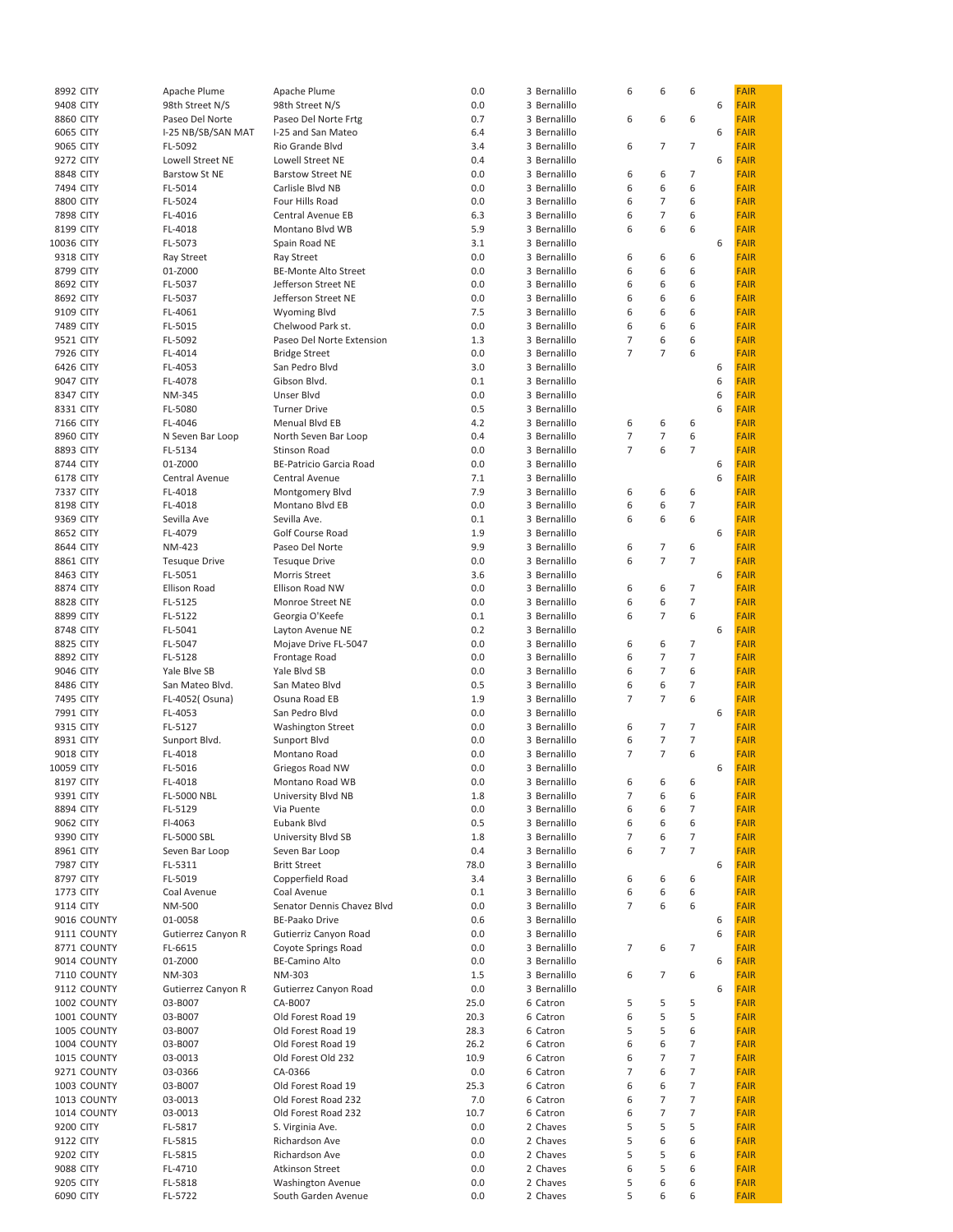| 9199 CITY        |             | 05-Z000             | CH-Elm Avenue                        |       | 0.0        | 2 Chaves             | 6              | 5              | 6              |   | <b>FAIR</b>                |
|------------------|-------------|---------------------|--------------------------------------|-------|------------|----------------------|----------------|----------------|----------------|---|----------------------------|
|                  |             |                     |                                      |       |            |                      | 5              |                |                |   |                            |
| 9076 CITY        |             | FL-5702             | Kentucky Av.                         |       | 0.0        | 2 Chaves             |                | 5              | 6              |   | <b>FAIR</b>                |
| 9204 CITY        |             | FL-4710             | Atkinson Ave                         |       | 0.0        | 2 Chaves             | 5              | 5              | 6              |   | <b>FAIR</b>                |
| 9201 CITY        |             | FL-5719             | West Deming Ave.                     |       | 0.0        | 2 Chaves             | 6              | 6              | 5              |   | <b>FAIR</b>                |
| 9140 CITY        |             | FL-5703             | South Pennsylvania                   |       | 0.0        | 2 Chaves             | 6              | 6              | 6              |   | <b>FAIR</b>                |
|                  |             |                     |                                      |       |            | 2 Chaves             | 6              |                | 6              |   | <b>FAIR</b>                |
| 2391 CITY        |             | FL-5818             | <b>Washington Avenue</b>             |       | 0.0        |                      |                | 6              |                |   |                            |
| 5290 CITY        |             | FL-4708             | <b>McGaffey Street</b>               |       | 1.3        | 2 Chaves             | 6              | 6              | 6              |   | <b>FAIR</b>                |
| 9129 CITY        |             | FL-5710             | Albuquerque Street                   |       | 0.0        | 2 Chaves             | 6              | 6              | 6              |   | <b>FAIR</b>                |
| <b>2819 CITY</b> |             | FL-5703             | Pennsylvania Avenue                  |       | 0.0        | 2 Chaves             | 6              | 6              | 6              |   | <b>FAIR</b>                |
|                  |             |                     |                                      |       | 0.0        | 2 Chaves             | 6              | 6              | 6              |   | <b>FAIR</b>                |
| 9147 CITY        |             | FL-4704             | Sunset Ave                           |       |            |                      |                |                |                |   |                            |
| 9402 CITY        |             | FL-5817             | North Virginia                       |       | 0.0        | 2 Chaves             | 6              | 6              | 6              |   | <b>FAIR</b>                |
| 9203 CITY        |             | FL-5702             | South Kentucky Ave                   |       | 0.0        | 2 Chaves             | 6              | 6              | 6              |   | <b>FAIR</b>                |
| 8308 CITY        |             | FL-4705             | <b>Union Ave</b>                     |       | 0.0        | 2 Chaves             |                |                |                | 6 | <b>FAIR</b>                |
|                  |             |                     |                                      |       |            |                      |                |                |                |   |                            |
| 9077 CITY        |             | FL-5701             | Missouriri Ave                       |       | 0.0        | 2 Chaves             | 6              | 6              | 6              |   | <b>FAIR</b>                |
| 2396 CITY        |             | FL-5704             | 7 th Street.                         |       | 0.0        | 2 Chaves             | 6              | 6              | 6              |   | <b>FAIR</b>                |
| 2371 CITY        |             | FL-5724             | Lea Street                           |       | 0.0        | 2 Chaves             | 6              | 6              | 6              |   | <b>FAIR</b>                |
| 2367 CITY        |             | FL-5714             | 8th Street                           |       | 0.0        | 2 Chaves             | 6              | 6              | 6              |   | <b>FAIR</b>                |
|                  |             |                     |                                      |       |            |                      |                |                |                |   |                            |
|                  | 5964 COUNTY | $C3-31$             | County road C3-31                    |       | 0.0        | 2 Chaves             | 5              | 5              | 5              |   | <b>FAIR</b>                |
|                  | 7825 COUNTY | 05-023              | Mule Canyon Road                     |       | 0.0        | 2 Chaves             | 5              | 5              | 6              |   | <b>FAIR</b>                |
|                  | 8682 COUNTY | 05-1166             | CH-Mossman Road                      |       | 0.0        | 2 Chaves             | 6              | 6              | 6              |   | <b>FAIR</b>                |
|                  | 7793 COUNTY | Caddo road (CRD-70  | Caddo Road                           |       | 0.0        | 2 Chaves             | 6              | 6              | 6              |   | <b>FAIR</b>                |
|                  |             |                     |                                      |       |            |                      |                |                |                |   |                            |
|                  | 7941 COUNTY | 05-0106             | CH-Red Bridge Road                   |       | 0.0        | 2 Chaves             | 6              | 6              | 6              |   | <b>FAIR</b>                |
|                  | 7817 COUNTY | 05-0184             | (Brasher rd) CH-0184                 |       | 0.0        | 2 Chaves             | 6              | 6              | 6              |   | <b>FAIR</b>                |
|                  | 7789 COUNTY | 05-Z004             | CH-0123                              |       | 0.0        | 2 Chaves             | $\overline{7}$ | $\overline{7}$ | 6              |   | <b>FAIR</b>                |
|                  | 7795 COUNTY | 05-1229             | Woodbine Road                        |       | 0.0        | 2 Chaves             | 6              | 6              | 6              |   | <b>FAIR</b>                |
|                  |             |                     |                                      |       |            |                      |                |                |                |   |                            |
|                  | 7785 COUNTY | 53-3058             | Darby Road                           |       | 0.0        | 2 Chaves             | 6              | 6              | 6              |   | <b>FAIR</b>                |
|                  | 8420 COUNTY | 05-1175             | CH-East Grand Plains Road            |       | 0.0        | 2 Chaves             | 6              | 6              | 6              |   | <b>FAIR</b>                |
|                  | 7794 COUNTY | 05-0049             | CH-Lincoln Road                      |       | 0.0        | 2 Chaves             | 6              | 6              | 6              |   | <b>FAIR</b>                |
|                  |             |                     |                                      |       |            |                      |                |                |                |   |                            |
|                  | 7823 COUNTY | 05-Z009             | Shuswap Road                         |       | 0.0        | 2 Chaves             | 6              | 6              | 6              |   | <b>FAIR</b>                |
|                  | 7897 COUNTY | 05-0301             | CR 3-1 Wichita Rd.                   |       | 0.0        | 2 Chaves             | 6              | 6              | 6              |   | <b>FAIR</b>                |
|                  | 7784 COUNTY | 05-0049             | Lincoln road                         |       | 0.0        | 2 Chaves             | 6              | 6              | 6              |   | <b>FAIR</b>                |
| 10094 CITY       |             | FL-5946             | <b>Washington Avenue</b>             |       | 0.0        | 6 Cibola             |                |                |                | 5 | <b>FAIR</b>                |
|                  |             |                     | <b>NM-547</b>                        |       |            |                      |                |                |                | 6 |                            |
| 10015 CITY       |             | NM-547              |                                      |       | 1.0        | 6 Cibola             |                |                |                |   | <b>FAIR</b>                |
| 8971 CITY        |             | 07-Z000             | CO-East 10th Street                  |       | 0.0        | 4 Colfax             | 6              | 5              | 5              |   | <b>FAIR</b>                |
| 7546 CITY        |             | <b>First Street</b> | 1st. STREET                          |       | 0.5        | 4 Colfax             | 5              | 5              | 5              |   | <b>FAIR</b>                |
|                  | 6682 COUNTY | C.R. 07-A007        | CO-A007                              |       | 0.0        | 4 Colfax             | $\overline{7}$ | $\overline{7}$ | 5              |   | <b>FAIR</b>                |
|                  |             |                     |                                      |       |            |                      |                |                |                |   |                            |
| 8497 CITY        |             | FL-4284             | W. Brady Ave.                        |       | 0.0        | 2 Curry              |                |                |                | 6 | <b>FAIR</b>                |
| 8349 CITY        |             | FL-4279             | Grand                                |       | 0.0        | 2 Curry              |                |                |                | 6 | <b>FAIR</b>                |
|                  | 858 COUNTY  | 11-C048             | <b>DE-C048</b>                       |       | 0.0        | 2 DeBaca             | 6              | 6              | 5              |   | <b>FAIR</b>                |
|                  | 2123 COUNTY | 11-C048             | <b>DE-C048</b>                       |       | 0.0        | 2 DeBaca             |                |                |                | 6 | <b>FAIR</b>                |
|                  |             |                     |                                      |       |            |                      |                |                |                |   |                            |
|                  | 2120 COUNTY | 11-C048             | <b>DE-C048</b>                       |       | 0.0        | 2 DeBaca             |                |                |                | 6 | <b>FAIR</b>                |
|                  | 8631 COUNTY | 11-C001             | <b>DE-C001</b>                       |       | 0.0        | 2 DeBaca             | 6              | 6              | 6              |   | <b>FAIR</b>                |
| 9774 CITY        |             | <b>Spitz Street</b> |                                      | 13001 | 0.2        | 1 Dona Ana           |                |                |                | 5 | <b>FAIR</b>                |
| 9737 CITY        |             | Sonoma Ranch Blvd.  |                                      | 13001 | 4.9        | 1 Dona Ana           |                |                |                | 5 | <b>FAIR</b>                |
|                  |             |                     |                                      |       |            |                      |                |                |                |   |                            |
| 9773 CITY        |             | S. Solano Dr.       |                                      | 13001 | 1.6        | 1 Dona Ana           |                |                |                | 5 | <b>FAIR</b>                |
| 9763 CITY        |             | N. Triviz Drive     |                                      | 13001 | 6.1        | 1 Dona Ana           |                |                |                | 5 | <b>FAIR</b>                |
| 9738 CITY        |             | Amado/Lohman        | Amado/Lohman                         |       | 0.2        | 1 Dona Ana           | 6              | 6              | 6              |   | <b>FAIR</b>                |
| 9734 CITY        |             | Sonoma Ranch Blvd.  |                                      | 13001 | 2.3        | 1 Dona Ana           |                |                |                | 6 | <b>FAIR</b>                |
|                  |             |                     |                                      |       |            |                      |                |                |                |   |                            |
| 6343 CITY        |             | FL-5614             | Lohman Avenue                        |       |            |                      |                |                |                | 6 | <b>FAIR</b>                |
| 9740 CITY        |             |                     |                                      |       | 0.0        | 1 Dona Ana           |                |                |                |   | <b>FAIR</b>                |
| 9739 CITY        |             | N. Roadrunner Pkwy  |                                      | 13001 | 3.0        | 1 Dona Ana           |                |                |                | 6 |                            |
|                  |             |                     |                                      |       |            |                      |                |                |                |   |                            |
|                  |             | N. Roadrunner pkwy  |                                      | 31001 | 0.2        | 1 Dona Ana           |                |                |                | 6 | FAIR                       |
|                  | 7720 COUNTY | 13-Z022             | DA-County Road E062                  |       | 0.0        | 1 Dona Ana           | 5              | 5              | 6              |   | <b>FAIR</b>                |
|                  | 3243 COUNTY | 13-D062             | DA-Lexington Road                    |       | 0.0        | 1 Dona Ana           |                |                |                | 5 | <b>FAIR</b>                |
|                  | 7700 COUNTY | 13-B016             | DA-Franco Road                       |       | 0.0        | 1 Dona Ana           | 6              | 5              | 7              |   | <b>FAIR</b>                |
|                  |             |                     |                                      |       |            |                      |                |                |                |   |                            |
|                  | 5294 COUNTY | 13-D062             | DA-Leasburg Dam Road                 |       | 0.0        | 1 Dona Ana           | 5              | 5              | 6              |   | <b>FAIR</b>                |
|                  | 4264 COUNTY | NM-154              | NM-154                               |       | 1.7        | 1 Dona Ana           | 6              | 5              | 6              |   | <b>FAIR</b>                |
|                  | 8761 COUNTY | 13-B008             | DA-West Afton Road                   |       | 0.0        | 1 Dona Ana           | 5              | 5              | 6              |   | <b>FAIR</b>                |
|                  | 7709 COUNTY | 13-C013             | DA-Forest Road                       |       | 0.0        | 1 Dona Ana           | 5              | 5              | 5              |   | <b>FAIR</b>                |
|                  |             |                     |                                      |       |            |                      |                |                |                |   |                            |
|                  | 5747 COUNTY | NM-186              | NM-186                               |       | 1.2        | 1 Dona Ana           | $\overline{7}$ | 6              | 5              |   | <b>FAIR</b>                |
|                  | 8192 COUNTY | 13-Z030             | DA-County Road E058                  |       | 0.0        | 1 Dona Ana           | 6              | 6              | 6              |   | <b>FAIR</b>                |
|                  | 8181 COUNTY | 13-C010             | DA-Salopek Road                      |       | 0.0        | 1 Dona Ana           | 6              | 6              | 7              |   | <b>FAIR</b>                |
|                  | 7715 COUNTY | 13-Z018             | DA-County Road E010                  |       | 0.0        | 1 Dona Ana           | 6              | 6              | $\overline{7}$ |   | <b>FAIR</b>                |
|                  |             |                     |                                      |       |            |                      |                |                |                |   |                            |
|                  | 7696 COUNTY | 13-A045             | DA-Haase Road                        |       | 0.0        | 1 Dona Ana           | 6              | 6              | $\overline{7}$ |   | <b>FAIR</b>                |
|                  | 8725 COUNTY | 13-E029             | DA-E029                              |       | 0.0        | 1 Dona Ana           |                |                |                | 6 | <b>FAIR</b>                |
|                  | 7723 COUNTY | 13-D039             | DA- Algodones Road                   |       | 0.0        | 1 Dona Ana           | 6              | 6              | 6              |   | <b>FAIR</b>                |
|                  | 4263 COUNTY | 13-C052             | DA-C052                              |       | 0.0        | 1 Dona Ana           | 6              | 6              | 6              |   | <b>FAIR</b>                |
|                  |             |                     |                                      |       |            |                      |                |                |                |   |                            |
|                  | 7707 COUNTY | 13-B006             | DA-B006                              |       | 16.7       | 1 Dona Ana           | 6              | 6              | 6              |   | <b>FAIR</b>                |
|                  | 7706 COUNTY | 13-B057             | DA-Richardson Road                   |       | 0.0        | 1 Dona Ana           | $\overline{7}$ | 7              | 6              |   | <b>FAIR</b>                |
|                  | 7714 COUNTY | 13-D056             | DA-Embarcadero Road                  |       | 0.0        | 1 Dona Ana           | 6              | 6              | 6              |   | <b>FAIR</b>                |
|                  | 7716 COUNTY | 13-Z019             | DA-County Road E089                  |       | 0.0        | 1 Dona Ana           | 6              | 6              | 6              |   | <b>FAIR</b>                |
|                  |             |                     |                                      |       |            |                      |                |                |                |   |                            |
|                  | 8188 COUNTY | 13-A443             | DA-West Side Road                    |       | 0.0        | 1 Dona Ana           | 6              | 6              | $\overline{7}$ |   | <b>FAIR</b>                |
|                  | 4283 COUNTY | NM-226              | WEST BERINO RD.                      |       | 0.9        | 1 Dona Ana           | 6              | 6              | 6              |   | <b>FAIR</b>                |
|                  | 7701 COUNTY | CR B-31             | DA-B031                              |       | 0.0        | 1 Dona Ana           | 6              | 6              | 6              |   | <b>FAIR</b>                |
|                  | 7713 COUNTY | 13-D051             | DA-Harvey Farms Road                 |       | 0.0        | 1 Dona Ana           | 6              | 6              | 6              |   | <b>FAIR</b>                |
|                  |             |                     |                                      |       |            |                      |                |                |                |   |                            |
|                  | 5831 COUNTY | 13-E391             | E-391 BB Romig Dr.                   |       | 0.0        | 1 Dona Ana           | 7              | 6              | 6              |   | <b>FAIR</b>                |
|                  | 7722 COUNTY | 13-E066             | DA-County Road E066,                 |       | 0.0        | 1 Dona Ana           | 6              | 6              | 6              |   | <b>FAIR</b>                |
|                  | 9450 COUNTY | NM-101              | NM-101                               |       | 4.6        | 1 Dona Ana           |                |                |                | 6 | <b>FAIR</b>                |
|                  |             |                     |                                      |       | 0.0        |                      | 6              | 7              | 7              |   | <b>FAIR</b>                |
|                  | 7717 COUNTY | 13-Z020             | DA-County Road E055                  |       |            | 1 Dona Ana           |                |                |                |   |                            |
|                  | 8189 COUNTY | 13-B046             | DA-Carnation Road                    |       | 0.0        | 1 Dona Ana           | 6              | 6              | 7              |   | <b>FAIR</b>                |
| 8588 CITY        | 7874 TOWN   | 13-0000<br>FL-4166  | DA-Spring Canyon Road<br>26th Street |       | 0.0<br>0.0 | 1 Dona Ana<br>2 Eddy | 7<br>5         | 7<br>5         | 6<br>5         |   | <b>FAIR</b><br><b>FAIR</b> |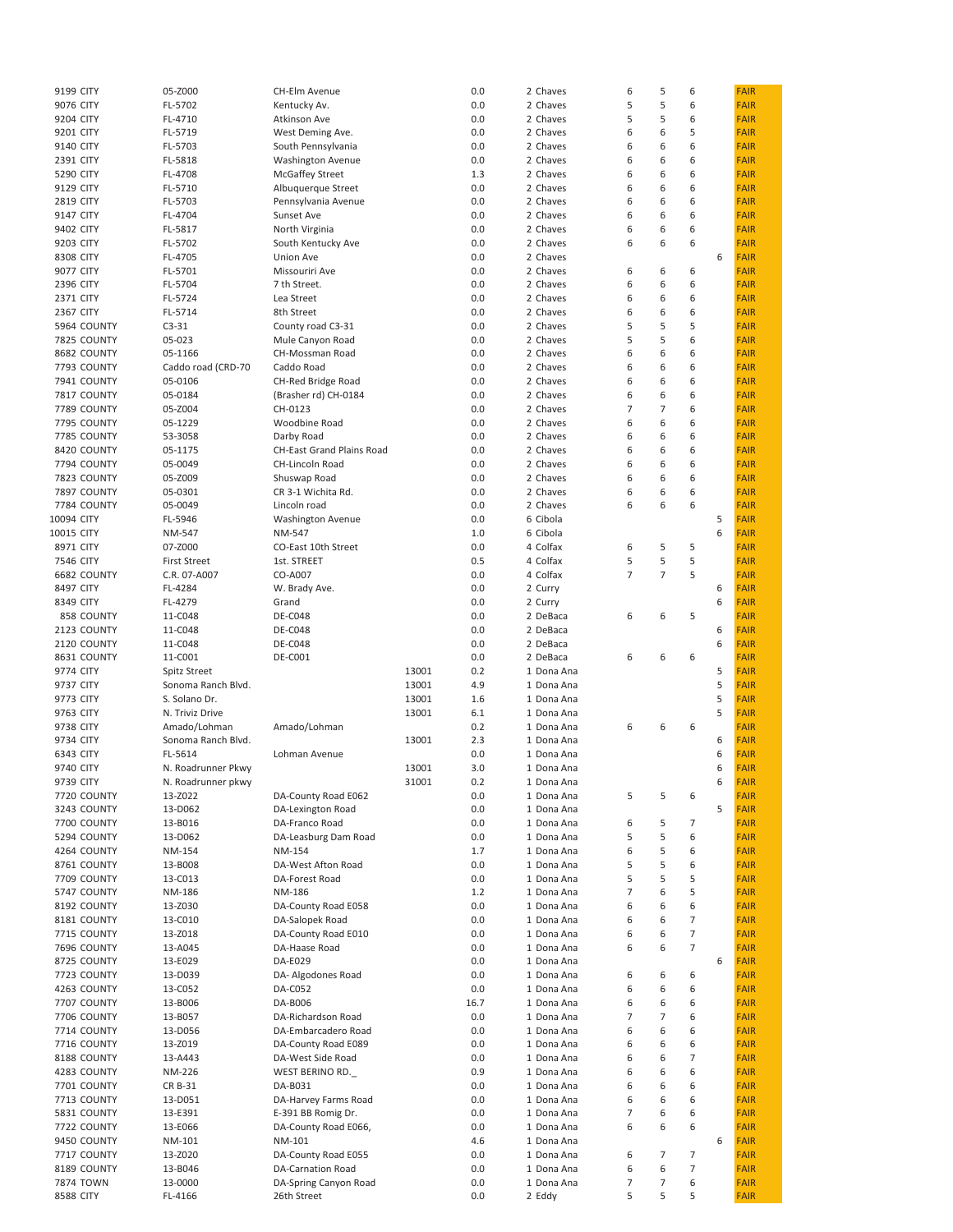|                               | FL-5277          | W Blodgett Av, Clbd            | 0.0        | 2 Eddy                   | 6              | 5              | 6              |   | <b>FAIR</b>                |
|-------------------------------|------------------|--------------------------------|------------|--------------------------|----------------|----------------|----------------|---|----------------------------|
| 8193 CITY<br><b>5489 CITY</b> | FL-4266          | Canal Street                   | 0.0        | 2 Eddy                   | 6              | 6              | 6              |   | <b>FAIR</b>                |
|                               |                  |                                |            |                          |                |                |                |   |                            |
| 8476 CITY                     | FL-5284          | Callaway Drive                 | 0.0        | 2 Eddy                   |                |                |                | 6 | <b>FAIR</b>                |
| <b>1916 CITY</b>              | 15-524           | Lea Street                     | 0.0        | 2 Eddy                   | 6              | 6              | 6              |   | <b>FAIR</b>                |
| 8480 CITY                     | FL-5284          | Callaway Drive                 | 0.0        | 2 Eddy                   |                |                |                | 6 | <b>FAIR</b>                |
| 9410 CITY                     | FL-5284          | Callaway Drive                 | 0.0        | 2 Eddy                   |                |                |                | 6 | <b>FAIR</b>                |
| 8589 CITY                     | FL-5265          | <b>Grand Avenue</b>            | 0.0        | 2 Eddy                   | 6              | 6              | 6              |   | <b>FAIR</b>                |
|                               |                  |                                |            |                          |                |                |                |   |                            |
| 6940 CITY                     | FL-4167          | 13th Street                    | 0.0        | 2 Eddy                   | 6              | 6              | 6              |   | <b>FAIR</b>                |
| 8256 CITY                     | FL-5270          | Mermod St, EBL                 | 0.0        | 2 Eddy                   | 7              | $\overline{7}$ | 6              |   | <b>FAIR</b>                |
| 6095 CITY                     | FL-4268          | Church Street                  | 0.0        | 2 Eddy                   | 6              | 6              | 6              |   | <b>FAIR</b>                |
| 6941 CITY                     | FL-5266          | 7th Street                     | 0.0        | 2 Eddy                   | 7              | 6              | 6              |   | <b>FAIR</b>                |
| 8412 COUNTY                   | 15-0658          | ED-0658                        | 0.0        | 2 Eddy                   | 5              | 5              | 6              |   | <b>FAIR</b>                |
|                               |                  |                                |            |                          |                |                |                |   |                            |
| 7568 COUNTY                   | 15-0707          | <b>ED-Derrick Road</b>         | 0.0        | 2 Eddy                   |                |                |                | 5 | <b>FAIR</b>                |
| 9721 COUNTY                   | CR-728           | West London Road               | 0.0        | 2 Eddy                   | 5              | 5              | $\overline{7}$ |   | <b>FAIR</b>                |
| 8516 COUNTY                   | 15-0701          | <b>ED-Thomason Road</b>        | 0.0        | 2 Eddy                   | 5              | 5              | 6              |   | <b>FAIR</b>                |
| 8444 COUNTY                   | 15-0704          | <b>ED-Smedly Road</b>          | 0.0        | 2 Eddy                   | 6              | 6              | 6              |   | <b>FAIR</b>                |
| 9547 COUNTY                   | 15-0741          | Fisherman Road                 | 0.0        | 2 Eddy                   | $\overline{7}$ | 6              | $\overline{7}$ |   | <b>FAIR</b>                |
| 5725 COUNTY                   | 15-012           | Armstrong road                 | 0.0        | 2 Eddy                   | 6              | 6              | $\overline{7}$ |   | <b>FAIR</b>                |
|                               |                  |                                |            |                          |                |                |                |   |                            |
| 8551 COUNTY                   | 15-0706          | ED-Grandi Road CR 706          | 0.0        | 2 Eddy                   | 6              | 6              | 6              |   | <b>FAIR</b>                |
| 7309 CITY                     | FL-4844          | Broadway Avenue                | 0.0        | 1 Grant                  | 5              | 5              | 6              |   | <b>FAIR</b>                |
| 7168 CITY                     | FL-4843          | College Avenue                 | 0.0        | 1 Grant                  | 7              | 6              | 6              |   | <b>FAIR</b>                |
| 7556 CITY                     | FL-5850          | 12th Street                    | 0.0        | 1 Grant                  |                |                |                | 6 | <b>FAIR</b>                |
| <b>7620 CITY</b>              | 17-Z000          | GR-12th Street                 | 0.0        | 1 Grant                  |                |                |                | 6 | <b>FAIR</b>                |
|                               |                  |                                |            |                          |                |                |                |   |                            |
| 8334 CITY                     | FL-5835          | Swan Street                    | 0.0        | 1 Grant                  |                |                |                | 6 | <b>FAIR</b>                |
| 7629 COUNTY                   | 17-B019          | <b>GR-San Francisco Street</b> | 0.0        | 1 Grant                  | 7              | 6              | 5              |   | <b>FAIR</b>                |
| 8002 COUNTY                   | 17-6005          | <b>GR-White Water Road</b>     | 0.0        | 1 Grant                  | 5              | 5              | 6              |   | <b>FAIR</b>                |
| 8003 COUNTY                   | 17-6001          | <b>GR-Tyrone Ridge Access</b>  | 0.0        | 1 Grant                  | 6              | 6              | 5              |   | <b>FAIR</b>                |
| 8772 COUNTY                   | 17-3068          | <b>GR-Chestnut Street</b>      | 0.0        | 1 Grant                  | 6              | 5              | $\overline{7}$ |   | <b>FAIR</b>                |
|                               |                  |                                |            |                          |                | $\overline{7}$ |                |   |                            |
| 8365 COUNTY                   | 17-B019          | <b>GR-San Francisco Street</b> | 0.0        | 1 Grant                  | $\overline{7}$ |                | 5              |   | <b>FAIR</b>                |
| 1894 COUNTY                   | 17-17033         | <b>GR-Hot Springs Road</b>     | 0.0        | 1 Grant                  | 6              | 5              | 6              |   | <b>FAIR</b>                |
| 8676 COUNTY                   | 17-3069          | Cotton Wood Rd                 | 0.0        | 1 Grant                  | 7              | $\overline{7}$ | 6              |   | <b>FAIR</b>                |
| 8677 COUNTY                   | 17-Z011          | <b>GR-Patton Rd</b>            | 21.7       | 1 Grant                  | 7              | $\overline{7}$ | 6              |   | <b>FAIR</b>                |
| 8649 COUNTY                   | 17-Z000          | <b>GR-County Road</b>          | 0.0        | 1 Grant                  | 7              | $\overline{7}$ | 6              |   | <b>FAIR</b>                |
|                               |                  |                                |            |                          |                | $\overline{7}$ |                |   |                            |
| 8421 COUNTY                   | 17-B007          | GR-Santa Rita Mine Road        | 0.0        | 1 Grant                  | 7              |                | 6              |   | <b>FAIR</b>                |
| 8501 COUNTY                   | 17-C071          | GR-C071                        | 0.0        | 1 Grant                  | $\overline{7}$ | $\overline{7}$ | 6              |   | <b>FAIR</b>                |
| 8778 COUNTY                   | 17-B009          | GR-Iglesia Street              | 0.0        | 1 Grant                  |                |                |                | 6 | <b>FAIR</b>                |
| 6215 COUNTY6                  | 17-Z000          | GR-Kennicut Haul Road          | 0.0        | 1 Grant                  | 7              | 6              | 6              |   | <b>FAIR</b>                |
| 8298 COUNTY                   | 19-040U          | GU-040U                        | 0.0        | 4 Guadalupe              | 6              | 6              | 6              |   | <b>FAIR</b>                |
|                               |                  |                                |            |                          |                |                |                |   |                            |
| 8297 COUNTY                   | 19-040U          | GU-040U                        | 0.0        | 4 Guadalupe              | 6              | 6              | 6              |   | <b>FAIR</b>                |
| 8521 COUNTY                   | 19-002Q          | Juan De Dios Road              | 0.0        | 4 Guadalupe              | 7              | $\overline{7}$ | 6              |   | <b>FAIR</b>                |
| 8560 COUNTY                   | 19-Z003          | GU-Mesa de Leon                | 0.0        | 4 Guadalupe              | 6              | 6              | 6              |   | <b>FAIR</b>                |
| 6419 COUNTY                   | NM-530           | NM-530                         | 3.5        | 1 Hidalgo                |                |                |                | 6 | <b>FAIR</b>                |
| 9189 CITY                     | 27-Z010          | LI- North Loop Drive           | 0.0        | 2 Lincoln                | 5              | 5              | 5              |   | <b>FAIR</b>                |
|                               |                  |                                |            |                          |                |                |                |   |                            |
|                               |                  |                                |            |                          |                |                |                |   |                            |
| 9193 CITY                     | 27-Z003          | LI-Coyote Lane                 | 0.0        | 2 Lincoln                | 5              | 5              | 5              |   | <b>FAIR</b>                |
| 9562 CITY                     | 27-Z001          | LI-Freidan Bloom Dr.           | 0.0        | 2 Lincoln                | 5              | 5              | 5              |   | <b>FAIR</b>                |
| 9187 CITY                     | 27-Z007          | LI-Malone Road                 | 0.0        | 2 Lincoln                | $\overline{7}$ | 5              | 6              |   | <b>FAIR</b>                |
| <b>9487 CITY</b>              | Main road        | Main road                      | 0.0        | 2 Lincoln                |                |                |                | 5 | <b>FAIR</b>                |
|                               |                  |                                |            |                          |                |                |                |   |                            |
| 9188 CITY                     | 27-Z004          | LI-Martin Road                 | 0.0        | 2 Lincoln                | 6              | 5              | 6              |   | <b>FAIR</b>                |
| 9561 CITY                     | 27-Z001          | LI-Gavilan Canyon Road         | 0.0        | 2 Lincoln                |                |                |                | 6 | <b>FAIR</b>                |
| 9483 CITY                     | Mc Daniels Road  | <b>LI-Mc Daniels Road</b>      | 0.0        | 2 Lincoln                |                |                |                | 6 | <b>FAIR</b>                |
| 8693 CITY                     | FL-5976          | Reese Drive                    | 0.0        | 2 Lincoln                | 6              | 6              | 6              |   | <b>FAIR</b>                |
| 9466 CITY                     | 27-Z004          | Joe Welch                      | 0.0        | 2 Lincoln                | 6              | 6              | 6              |   | <b>FAIR</b>                |
| 8694 CITY                     |                  |                                |            |                          |                | 6              |                |   |                            |
|                               | FL-5975          | Paradise Canyon Drive          | 0.0        | 2 Lincoln                | 6              |                | 6              |   | <b>FAIR</b>                |
| 8646 COUNTY                   | 27-E028          | E028                           | 0.0        | 2 Lincoln                | 6              | 6              | 5              |   | <b>FAIR</b>                |
| 8435 COUNTY                   | 27-E010          | LI-E010                        | 0.0        | 2 Lincoln                | 6              | 6              | 6              |   | <b>FAIR</b>                |
| 8021 COUNTY                   | 27-B009          | LI-B009                        | 0.0        | 2 Lincoln                | 6              | 6              | 6              |   | <b>FAIR</b>                |
| 8434 COUNTY                   | 27-E008          | LI-E008                        | 0.0        | 2 Lincoln                | 6              | 6              | 6              |   | <b>FAIR</b>                |
| 8815 COUNTY                   | 27-B022          | <b>CR E021</b>                 | 0.0        | 2 Lincoln                | 6              | 6              | 6              |   | <b>FAIR</b>                |
| 8779 COUNTY                   | 27-E003          | LI-E003                        | 0.0        | 2 Lincoln                | 6              | 6              | 6              |   | <b>FAIR</b>                |
| 9621 COUNTY                   |                  | Canyon Glen Road               | 0.0        | 5 Los Alamos             | 6              | 7              | 6              |   | <b>FAIR</b>                |
|                               | Glen Canyon      |                                |            |                          |                |                |                |   |                            |
| 7622 OTHER - DOE              | NM-501           | NM-501                         | 4.5        | 5 Los Alamos             | 7              | 5              | $\overline{7}$ |   | <b>FAIR</b>                |
| 7500 CITY                     | 31-Z001          | MK-Industry Road               | 0.0        | 6 Mckinley               | 6              | 5              | 5              |   | <b>FAIR</b>                |
| 10046 CITY                    | FL-4429          | Coal Avenue                    | 1.1        | 6 Mckinley               |                |                |                | 6 | <b>FAIR</b>                |
| 7543 CITY                     | FL-4424          | THIRD ST.                      | 0.8        | 6 Mckinley               | 6              | 6              | 6              |   | <b>FAIR</b>                |
| 9288 CITY                     | FL-4424          | FL-4424                        | 0.0        | 6 Mckinley               |                |                |                | 6 | <b>FAIR</b>                |
|                               |                  |                                |            |                          |                |                |                |   |                            |
| 8464 CITY                     | FL-4430          | Aztec Avenue                   | 3.4        | 6 Mckinley               |                |                |                | 6 | <b>FAIR</b>                |
| 9287 CITY                     | FL-5402          | FL-5402                        | 0.0        | 6 Mckinley               |                |                |                | 6 | <b>FAIR</b>                |
| 8097 COUNTY                   | 31-MC43          | MK-MC43                        | 0.0        | 6 Mckinley               | 6              | 6              | 5              |   | <b>FAIR</b>                |
| 8865 COUNTY                   | 31-0027          | MK-027                         | 0.0        | 6 Mckinley               | 6              | 6              | 5              |   | <b>FAIR</b>                |
| 8877 COUNTY                   | <b>IRR/CR-10</b> | MK-0010                        | 0.0        | 6 Mckinley               | 5              | 5              | 5              |   | <b>FAIR</b>                |
| 8864 COUNTY                   | 31-0010          | MK-010                         | 7.9        | 6 Mckinley               | 6              | 6              | 5              |   | <b>FAIR</b>                |
|                               |                  |                                |            |                          |                |                |                |   |                            |
| 8983 COUNTY                   | 31-0077          | MK-Z011                        | 0.0        | 6 Mckinley               | 6              | 6              | 5              |   | <b>FAIR</b>                |
| 8863 COUNTY                   | 31-Z001          | MK-Telstar Road                | 0.0        | 6 Mckinley               | 6              | 5              | $\overline{7}$ |   | <b>FAIR</b>                |
| 8905 COUNTY                   | 31-0049          | MK-049                         | 2.7        | 6 Mckinley               | 6              | 6              | 5              |   | <b>FAIR</b>                |
| 8087 COUNTY                   | 31-Z001          | MK-Bloomfield Blvd.            | 0.4        | 6 Mckinley               | 6              | 5              | $\overline{7}$ |   | <b>FAIR</b>                |
| 8065 COUNTY                   | 43-Z005          | SA-Vicente Road                | 0.0        | 6 Mckinley               | 6              | 6              | 5              |   | <b>FAIR</b>                |
|                               |                  |                                |            |                          |                |                |                |   |                            |
| 8970 COUNTY                   | 31-0077          | MK-Z011                        | 1.0        | 6 Mckinley               | 7              | 5              | 5              |   | <b>FAIR</b>                |
| 8079 COUNTY                   | 31-0004          | MK-0004                        | 0.0        | 6 Mckinley               | 5              | 5              | $\overline{7}$ |   | <b>FAIR</b>                |
| 7895 COUNTY                   | 31-MC43          | MK-Z002                        | 0.0        | 6 Mckinley               | 6              | 5              | 6              |   | <b>FAIR</b>                |
| 8092 COUNTY<br>8869 COUNTY    | 31-MC13          | MK-MC13<br>MK-Tohlakia Road    | 0.0<br>0.0 | 6 Mckinley<br>6 Mckinley | 5              | 5<br>6         | 5<br>6         |   | <b>FAIR</b><br><b>FAIR</b> |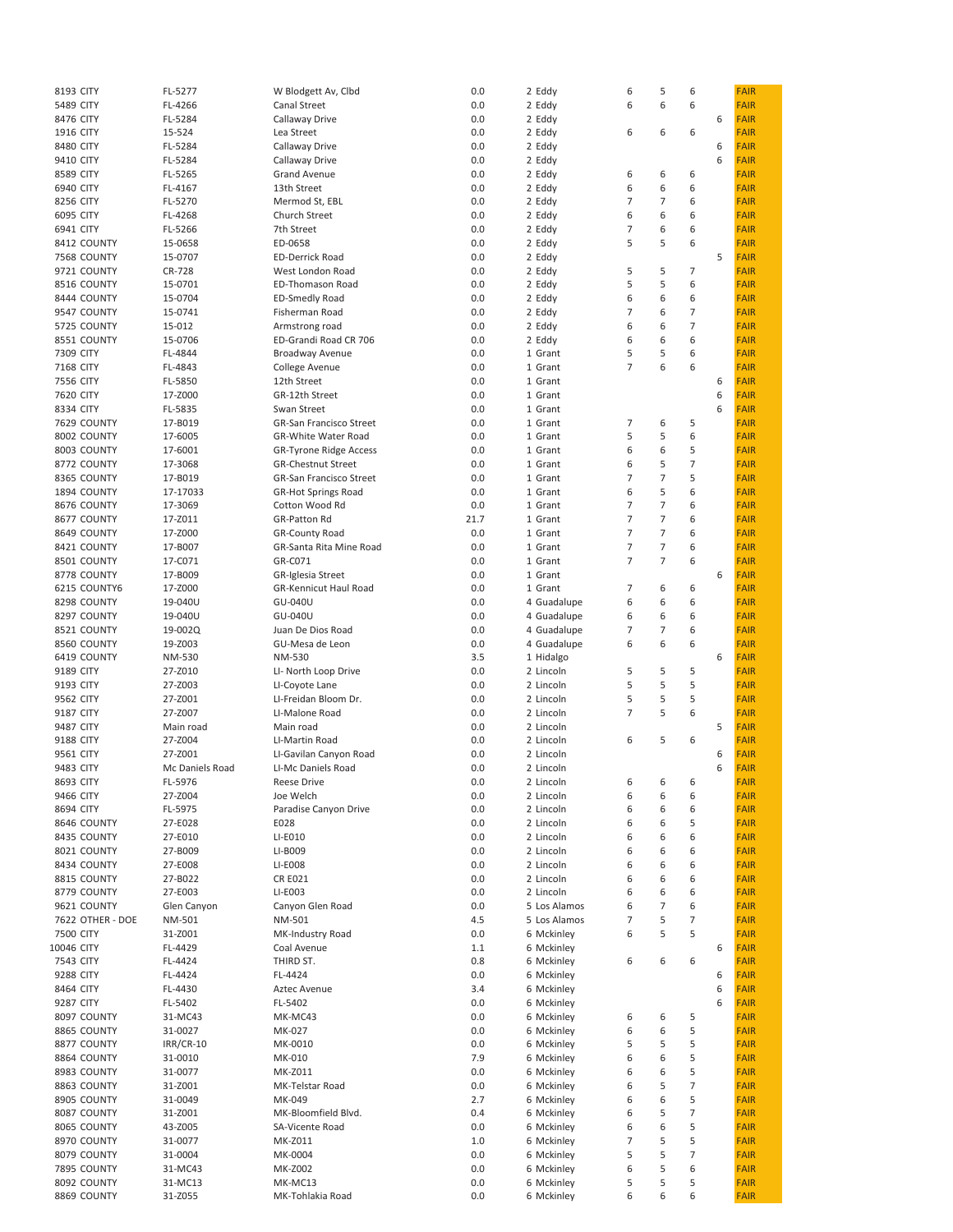|                   | 9328 COUNTY                | 31-0026            | MK-County Road 26     | 0.0        | 6 Mckinley               | 7              | 6              | 6              |   | <b>FAIR</b>                |
|-------------------|----------------------------|--------------------|-----------------------|------------|--------------------------|----------------|----------------|----------------|---|----------------------------|
|                   | 8872 COUNTY                | 31-Z017            | MK-Coal Basin Road    | 0.0        | 6 Mckinley               | 6              | 6              | $\overline{7}$ |   | <b>FAIR</b>                |
|                   |                            |                    |                       | 0.0        |                          | 6              | 6              | 6              |   | <b>FAIR</b>                |
|                   | 8866 COUNTY                | 31-0003            | MK-Wagon Wheel Road   |            | 6 Mckinley               |                |                |                |   |                            |
|                   | 8784 COUNTY                | 31-0004            | MK-0004               | 0.0        | 6 Mckinley               | 6              | 6              | 6              |   | <b>FAIR</b>                |
|                   | 8786 COUNTY                | 31-0030            | MK-013                | 0.0        | 6 Mckinley               | 6              | 6              | 6              |   | <b>FAIR</b>                |
|                   | 9024 COUNTY                | 31-0032            | MK-032                | 0.0        | 6 Mckinley               | 6              | 6              | 6              |   | <b>FAIR</b>                |
|                   | 8511 COUNTY                | 31-001             | MK-Z010               | 0.0        | 6 Mckinley               | 6              | 6              | 6              |   | <b>FAIR</b>                |
|                   | 8982 COUNTY                | 31-Z034            | MK-Z013               | 0.0        | 6 Mckinley               | 7              | 6              | 6              |   | <b>FAIR</b>                |
|                   |                            |                    |                       |            |                          |                |                |                |   |                            |
|                   | 9332 COUNTY                | 31-0020            | MK-McK Co. Rd. 20     | 4.2        | 6 Mckinley               |                |                |                | 6 | <b>FAIR</b>                |
|                   | 8785 COUNTY                | 31-0030            | MK-013                | 0.0        | 6 Mckinley               | 6              | 6              | 6              |   | <b>FAIR</b>                |
|                   | 8862 COUNTY                | 31-0027            | MK-027                | 0.0        | 6 Mckinley               | 6              | 6              | 6              |   | <b>FAIR</b>                |
|                   | 8912 COUNTY                | 31-MC37            | MK-MC37               | 0.0        | 6 Mckinley               | 6              | 6              | 6              |   | <b>FAIR</b>                |
|                   | 8999 COUNTY                | 31-MC10            | MK-MC10               | 0.0        | 6 Mckinley               | 7              | 6              | 6              |   | <b>FAIR</b>                |
|                   |                            |                    |                       |            |                          | 6              | 6              | 6              |   |                            |
|                   | 8529 COUNTY                | 31-Z019            | MK-Z011               | 0.0        | 6 Mckinley               |                |                |                |   | <b>FAIR</b>                |
|                   | 7894 COUNTY                | 31-Z001            | MK-TSE Yah Toh Rd     | 0.0        | 6 Mckinley               | 6              | 6              | 6              |   | <b>FAIR</b>                |
|                   | 9488 COUNTY                | Sundance Road      | Sundance Road         | 0.0        | 6 Mckinley               | $\overline{7}$ | 6              | 6              |   | <b>FAIR</b>                |
|                   | 4301 COUNTY                | 31-0012            | MK-012                | 0.0        | 6 Mckinley               | 6              | 6              | 6              |   | <b>FAIR</b>                |
|                   | 9133 COUNTY                | 31-0002            | MK-0002               | 0.0        | 6 Mckinley               | 6              | 6              | 6              |   | <b>FAIR</b>                |
|                   |                            |                    |                       | 0.0        |                          | 6              | 6              | 6              |   | <b>FAIR</b>                |
|                   | 8783 COUNTY                | 31-0004            | MK-0004               |            | 6 Mckinley               |                |                |                |   |                            |
|                   | 10028 COUNTY               | 31-050             | MK-050                | 0.0        | 6 Mckinley               | 6              | 6              | 7              |   | <b>FAIR</b>                |
|                   | 8918 COUNTY                | 33-A027            | MO-A027               | 0.0        | 4 Mora                   | 7              | $\overline{7}$ | 5              |   | <b>FAIR</b>                |
|                   | 8519 COUNTY                | 33-B028            | MO-B028               | 1.7        | 4 Mora                   | 7              | $\overline{7}$ | 5              |   | <b>FAIR</b>                |
|                   | 8791 COUNTY                | 33-7000            | MO-Rincon Road        | 0.0        | 4 Mora                   | 5              | $\overline{7}$ | 5              |   | <b>FAIR</b>                |
|                   | 8300 COUNTY                | 33-B028            | MO-B028               | 4.1        | 4 Mora                   | 7              | 6              | 5              |   | <b>FAIR</b>                |
|                   |                            |                    |                       |            |                          |                |                |                |   |                            |
|                   | 8518 COUNTY                | 33-B028            | MO-B028               | 3.3        | 4 Mora                   | 7              | $\overline{7}$ | 6              |   | <b>FAIR</b>                |
|                   | 8517 COUNTY                | 33-B028            | MO-B028               | 0.0        | 4 Mora                   | $\overline{7}$ | 6              | $\overline{7}$ |   | <b>FAIR</b>                |
|                   | 10004 COUNTY               | 33-Z000            | MO-County Road        | 0.0        | 4 Mora                   |                |                |                | 6 | <b>FAIR</b>                |
|                   | 8527 COUNTY                | 33-Z000            | MO-County Road        | 0.0        | 4 Mora                   | 7              | $\overline{7}$ | 6              |   | <b>FAIR</b>                |
| 7052 CITY         |                            | FL-4920            | North Scenic Drive    | 0.0        | 2 Otero                  | 6              | 6              | 6              |   | <b>FAIR</b>                |
|                   |                            |                    |                       |            |                          |                |                |                |   |                            |
| 9148 CITY         |                            | FL-4919            | <b>Washington Ave</b> | 0.0        | 2 Otero                  | $\overline{7}$ | 6              | 6              |   | <b>FAIR</b>                |
| 9596 CITY         |                            | 35-Z000            | Hamilton              | 0.0        | 2 Otero                  |                |                |                | 6 | <b>FAIR</b>                |
| 9149 CITY         |                            | FL-4903            | Tenth street          | 0.0        | 2 Otero                  | 6              | 6              | 6              |   | <b>FAIR</b>                |
| 9428 CITY         |                            | FL-4920            | FL-4920               | 0.0        | 2 Otero                  |                |                |                | 6 | <b>FAIR</b>                |
|                   | 8762 COUNTY                | 35-E038            | OT-Owen Prather Road  | 0.0        | 2 Otero                  | 5              | 6              | 6              |   | <b>FAIR</b>                |
|                   |                            |                    |                       |            |                          |                |                |                |   |                            |
|                   | 8546 COUNTY                | 35-B018            | OT-Book Out Road      | 0.0        | 2 Otero                  |                |                |                | 6 | <b>FAIR</b>                |
|                   | 8760 COUNTY                | 35-A059            | C-R A -059 (Main)     | 0.0        | 2 Otero                  | 7              | $\overline{7}$ | 6              |   | <b>FAIR</b>                |
|                   | 8350 COUNTY                | 35-A060            | OT-A060               | 0.0        | 2 Otero                  |                |                |                | 6 | <b>FAIR</b>                |
|                   | 8514 COUNTY                | QR-AH              | QU-Z001               | 0.0        | 4 Quay                   | 5              | 5              | 5              |   | <b>FAIR</b>                |
|                   | 1625 COUNTY                | 37-C020            | <b>QU-C020</b>        | 0.0        | 4 Quay                   | 5              | 5              | 5              |   | <b>FAIR</b>                |
|                   |                            |                    |                       |            |                          |                |                |                |   |                            |
|                   |                            |                    |                       |            |                          |                |                |                |   |                            |
|                   | 1043 COUNTY                | 37-C020            | QU-C020               | 0.0        | 4 Quay                   | 5              | 5              | 5              |   | <b>FAIR</b>                |
|                   | 7673 COUNTY                | 37-QR-AR           | QU-QR-AR              | 0.0        | 4 Quay                   | 5              | 6              | 5              |   | <b>FAIR</b>                |
| 9256 BOR          |                            | NM-112             | NM 112                | 30.4       | 5 Rio Arriba             | 5              | 5              | 5              |   | <b>FAIR</b>                |
|                   | 9499 COUNTY                | 39-0353            | RA-0353               | 0.0        | 5 Rio Arriba             | 5              | $\overline{7}$ | $\overline{7}$ |   | <b>FAIR</b>                |
|                   |                            |                    |                       |            |                          |                |                |                |   |                            |
|                   | 8369 COUNTY                | 39-0070            | RA-0070               | 0.0        | 5 Rio Arriba             | 5              | 6              | 6              |   | <b>FAIR</b>                |
|                   | 310 COUNTY                 | 39-0334            | RA-0334               | 0.0        | 5 Rio Arriba             | 6              | 6              | 5              |   | <b>FAIR</b>                |
|                   | 7861 COUNTY                | 39-Z083            | RA-Z083               | 0.0        | 5 Rio Arriba             | 6              | 5              | 5              |   | <b>FAIR</b>                |
|                   | 8599 COUNTY                | 39-0194            | RA-0193               | 3.0        | 5 Rio Arriba             | 6              | $\overline{7}$ | 6              |   | <b>FAIR</b>                |
|                   | 8556 COUNTY                | 39-0379            | RA-0379               | 0.0        | 5 Rio Arriba             | 7              | 7              | 6              |   | <b>FAIR</b>                |
|                   |                            |                    |                       |            |                          |                |                |                |   |                            |
|                   | 8583 COUNTY                | 39-057             | RA-057                | 0.5        | 5 Rio Arriba             | 6              | 8              | 6              |   | <b>FAIR</b>                |
|                   | 9012 COUNTY                | 39-0194            | RA-0194               | 0.9        | 5 Rio Arriba             | 6              | 6              | 6              |   | <b>FAIR</b>                |
|                   | 8966 COUNTY                | RA County Rd-322   | <b>NM 95</b>          | 15.7       | 5 Rio Arriba             | 6              | 8              | 8              |   | <b>FAIR</b>                |
| 6269 CITY         |                            | FL-2500            | East Blanco Blvd      | 0.0        | 5 San Juan               | 6              | 6              | 5              |   | <b>FAIR</b>                |
| 8183 CITY         |                            | 45-3000            | SABENA STREET         | 0.0        | 5 San Juan               | 6              | 6              | 5              |   | <b>FAIR</b>                |
|                   |                            |                    |                       |            |                          |                |                |                |   |                            |
| 3520 CITY         |                            | 45Z004             | SJ-3000               | 1.6        | 5 San Juan               | 6              | 6              | 5              |   | <b>FAIR</b>                |
| 8013 CITY         |                            | US-64              | Broadway              | 51.9       | 5 San Juan               | 6              | 6              | 5              |   | <b>FAIR</b>                |
| 8919 CITY         |                            | FL-4359            | Miller St             | 0.0        | 5 San Juan               | 6              | 6              | $\overline{7}$ |   | <b>FAIR</b>                |
|                   | 8111 COUNTY                | 45-3500            | SJ-3500               | 0.3        | 5 San Juan               | 6              | 6              | 5              |   | <b>FAIR</b>                |
|                   | 5722 COUNTY                | 45-6675            | SJ-6675               | 0.0        | 5 San Juan               | 6              | 5              | 6              |   | <b>FAIR</b>                |
|                   | 3382 COUNTY                | 45-Z003            | SJ-2900               | 3.8        | 5 San Juan               | 5              | 5              | 5              |   | <b>FAIR</b>                |
|                   | 3121 COUNTY                | 45-3000            | SJ-3000               | 4.0        | 5 San Juan               | 5              | 6              | 5              |   | <b>FAIR</b>                |
|                   |                            |                    |                       |            |                          |                |                |                |   |                            |
|                   | 8247 COUNTY                | 45-Z003            | SJ-2900               | 10.5       | 5 San Juan               | 7              | 5              | 6              |   | <b>FAIR</b>                |
|                   | 9224 COUNTY                | 45Z008             | SJ-3050               | 0.0        | 5 San Juan               |                |                |                | 6 | <b>FAIR</b>                |
|                   | 9036 COUNTY                | 45-1120            | <b>SJCR 1120</b>      | 0.0        | 5 San Juan               | 6              | 7              | 7              |   | <b>FAIR</b>                |
|                   | 8113 COUNTY                | 45-6675            | SJ-6675               | 0.0        | 5 San Juan               | 7              | 6              | 6              |   | <b>FAIR</b>                |
|                   | 8803 COUNTY                | 45-7900            | SJ-7900               | 0.0        | 5 San Juan               | 7              | 7              | 6              |   | <b>FAIR</b>                |
| 6342 CITY         |                            | FL-5661            | North Gonzalez Street | 0.2        | 4 San Miguel             | 6              | 6              | 5              |   | <b>FAIR</b>                |
|                   |                            |                    |                       |            |                          |                |                |                |   |                            |
| 8382 CITY         |                            | New Mexico Ave     | NM-329                | 1.5        | 4 San Miguel             | 5              | 5              | 5              |   | <b>FAIR</b>                |
| <b>1549 CITY</b>  |                            | FL-4658            | <b>Bridge Street</b>  | 0.6        | 4 San Miguel             | 5              | 5              | 6              |   | <b>FAIR</b>                |
| <b>1550 CITY</b>  |                            | FL-5663            | S. PACIFIC ST         | 0.7        | 4 San Miguel             | 6              | 6              | 5              |   | <b>FAIR</b>                |
|                   | 8224 COUNTY                | 47-0C23            | SM-0C23               | 0.9        | 4 San Miguel             | 5              | 5              | 5              |   | <b>FAIR</b>                |
|                   | 8520 COUNTY                | 47-Z024            | SM-Z024               | 0.0        | 4 San Miguel             | 7              | 6              | 5              |   | <b>FAIR</b>                |
|                   | 997 COUNTY                 | 47-B28A            | SM-B28A               | 0.3        | 4 San Miguel             | 5              | 5              | 5              |   | <b>FAIR</b>                |
|                   |                            |                    |                       |            |                          |                |                |                |   |                            |
|                   | 8213 COUNTY                | 47-B43B            | SM-B43B               | 0.0        | 4 San Miguel             | 6              | 6              | 6              |   | <b>FAIR</b>                |
|                   | 8372 COUNTY                | 47-A04A            | SM-A04A               | 0.0        | 4 San Miguel             | 6              | 6              | 6              |   | <b>FAIR</b>                |
|                   | 8445 COUNTY                | 47-C53B            | SM-C53B               | 0.0        | 4 San Miguel             | 6              | 6              | 7              |   | <b>FAIR</b>                |
|                   | 8596 COUNTY                | 47B059             | 47B059                | 0.0        | 4 San Miguel             | 6              | 7              | 6              |   | <b>FAIR</b>                |
| 8934 CITY         |                            | 43-Z001            | SA-Mooney Blvd        | 0.0        | 6 Sandoval               | 6              | 6              | 5              |   | <b>FAIR</b>                |
|                   |                            |                    | Northern Blvd         |            | 3 Sandoval               |                |                |                | 6 |                            |
| <b>10078 CITY</b> |                            | FL-4098            |                       | 0.5        |                          |                |                |                |   | <b>FAIR</b>                |
|                   | 1787 COUNTY                | 43-0011            | SA-OS11               | 0.0        | 6 Sandoval               | 5              | 5              | 5              |   | <b>FAIR</b>                |
|                   | 1784 COUNTY<br>8063 COUNTY | 43-0011<br>43-Z001 | SA-OS11<br>SA-Z001    | 0.0<br>0.0 | 6 Sandoval<br>6 Sandoval | 5<br>6         | 6<br>5         | 5<br>7         |   | <b>FAIR</b><br><b>FAIR</b> |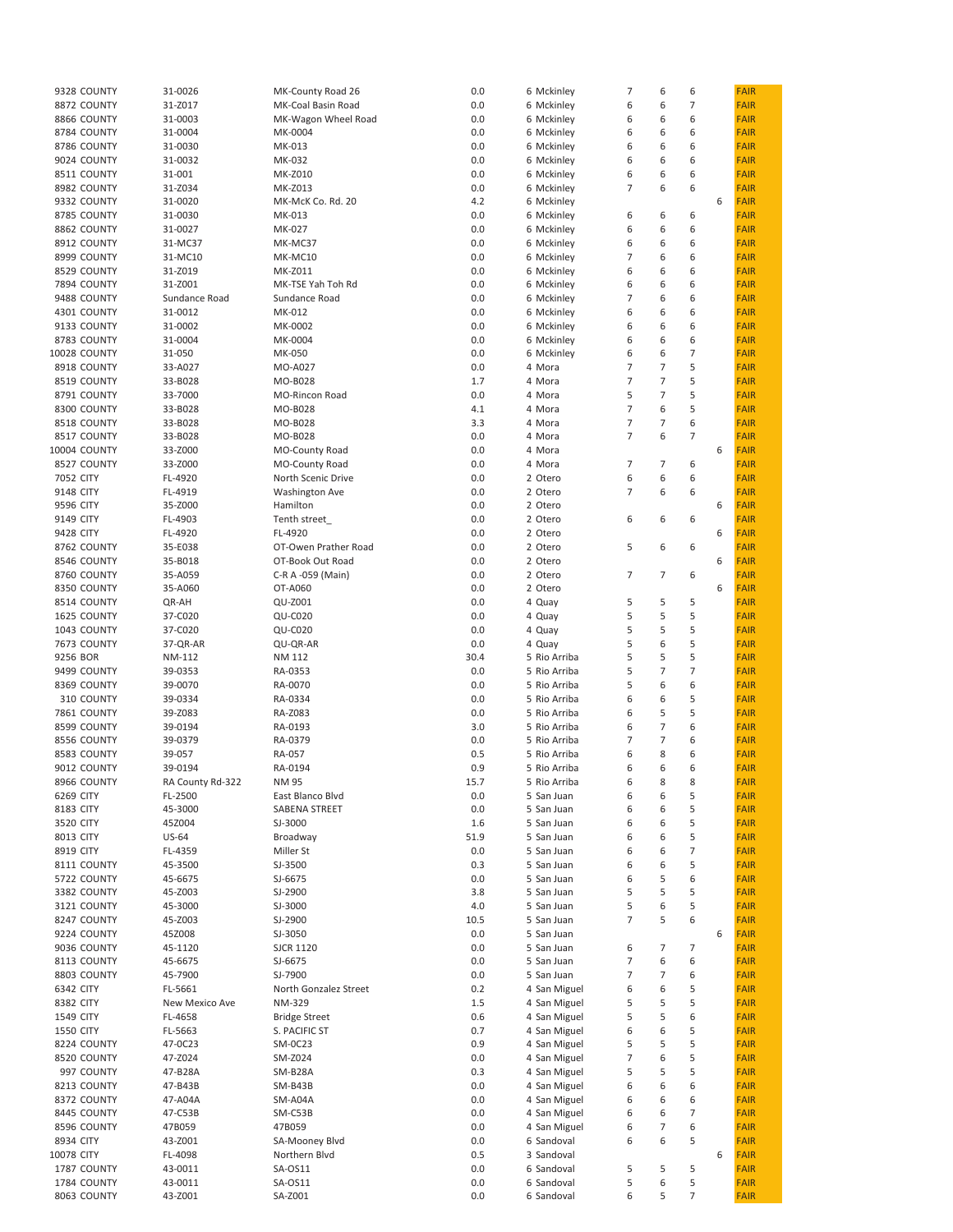|                   | 8071 COUNTY | 43-OS39              | <b>SA-OS39</b>                 | 0.0     | 6 Sandoval   | $\overline{7}$ | 5              | 6              |   | <b>FAIR</b> |
|-------------------|-------------|----------------------|--------------------------------|---------|--------------|----------------|----------------|----------------|---|-------------|
|                   | 1786 COUNTY | 43-0011              | SA-OS11                        | 0.0     | 6 Sandoval   | 6              | 5              | 5              |   | <b>FAIR</b> |
|                   | 8607 COUNTY | 43-0057              | SA-Ojo Encino Rd               | 0.0     | 6 Sandoval   | 6              | 5              | 5              |   | <b>FAIR</b> |
|                   |             |                      |                                |         |              |                |                |                |   |             |
|                   | 9005 COUNTY | 43-0124              | SA-Twisted Juniper Road        | 0.0     | 6 Sandoval   | 7              | 6              | $\overline{7}$ |   | <b>FAIR</b> |
|                   | 8566 TOWN   | 43-Z001              | SA-Mooney Blvd.                | 0.0     | 6 Sandoval   | 6              | 5              | 5              |   | <b>FAIR</b> |
| 7123 CITY         |             | FL-4811              | Galisteo Street                | 0.0     | 5 Santa Fe   | 5              | 5              | $\overline{7}$ |   | <b>FAIR</b> |
|                   |             | FL-4731              | Old Taos Highway               | 0.0     |              |                |                |                | 5 | <b>FAIR</b> |
| 3018 CITY         |             |                      |                                |         | 5 Santa Fe   |                |                |                |   |             |
| 4075 CITY         |             | FL-5784              | Delgado Street                 | 0.3     | 5 Santa Fe   | 6              | 5              | 5              |   | <b>FAIR</b> |
| <b>701 CITY</b>   |             | FL-5788              | <b>Grant Street</b>            | 0.3     | 5 Santa Fe   | 6              | 5              | 6              |   | <b>FAIR</b> |
|                   |             |                      |                                |         |              |                | 5              | $\overline{7}$ |   |             |
| 6931 CITY         |             | FL-4807              | Paseo de Peralta               | 1.4     | 5 Santa Fe   | 5              |                |                |   | <b>FAIR</b> |
| 6944 CITY         |             | FL-4777              | Guadalupe Street               | 0.6     | 5 Santa Fe   | 5              | 5              | $\overline{7}$ |   | <b>FAIR</b> |
| 10055 CITY        |             | 49-0056              | SF-Santa Fe Cty Rd 56          | 5.5     | 5 Santa Fe   |                |                |                | 6 | <b>FAIR</b> |
|                   |             |                      |                                |         |              |                |                |                | 6 |             |
| 7415 CITY         |             | FL-5680              | Camino de Crucitas             | 0.0     | 5 Santa Fe   |                |                |                |   | <b>FAIR</b> |
| 8665 CITY         |             | FL-4732              | Old Santa Fe Trail             | 2.2     | 5 Santa Fe   | 6              | 6              | 7              |   | <b>FAIR</b> |
| 8012 CITY         |             | FL-4750              | Palace Ave                     | 0.5     | 5 Santa Fe   | $\overline{7}$ | $\overline{7}$ | 6              |   | <b>FAIR</b> |
|                   |             |                      |                                |         |              |                |                |                |   |             |
| 7416 CITY         |             | FL-5738              | Siringo Road                   | 1.4     | 5 Santa Fe   |                |                |                | 6 | <b>FAIR</b> |
| 7402 CITY         |             | FL-4807              | Guadalupe Street               | 0.4     | 5 Santa Fe   |                |                |                | 6 | <b>FAIR</b> |
| <b>5588 CITY</b>  |             | FL-4801              | Bishop Lodge Road              | 0.0     | 5 Santa Fe   |                |                |                | 6 | <b>FAIR</b> |
|                   |             |                      |                                |         |              |                |                |                |   |             |
| 6526 CITY         |             | FL-4805              | Alameda Street                 | 0.8     | 5 Santa Fe   |                |                |                | 6 | <b>FAIR</b> |
| 7508 CITY         |             | FL-4727              | Rodeo Road                     | 4.1     | 5 Santa Fe   | 6              | 6              | 6              |   | <b>FAIR</b> |
| 3023 CITY         |             | FL-4799              | Don Gaspar                     | 0.0     | 5 Santa Fe   | 6              | 6              | 6              |   | <b>FAIR</b> |
|                   |             |                      |                                |         |              |                |                |                |   |             |
| 7521 CITY         |             | FL-5787              | San Francisco Street           | 0.1     | 5 Santa Fe   | 6              | 6              | $\overline{7}$ |   | <b>FAIR</b> |
| 8358 CITY         |             | FL-4750              | Palace Ave                     | 0.8     | 5 Santa Fe   | 6              | $\overline{7}$ | 8              |   | <b>FAIR</b> |
| <b>4076 CITY</b>  |             | FL-4805              | East Alameda Street            | 0.0     | 5 Santa Fe   | $\overline{7}$ | $\overline{7}$ | 6              |   | <b>FAIR</b> |
|                   |             |                      |                                |         |              |                |                |                |   |             |
|                   | 8209 COUNTY | 49-067A              | SF-067A                        | 0.0     | 5 Santa Fe   | 5              | 5              | $\overline{7}$ |   | <b>FAIR</b> |
|                   | 166 COUNTY  | 49-033               | SF-033                         | 0.1     | 5 Santa Fe   | 6              | 6              | 5              |   | <b>FAIR</b> |
|                   | 8386 COUNTY | 49-Z006              | SF-CR 94B                      | 8.1     | 5 Santa Fe   | 6              | 6              | $\overline{7}$ |   | <b>FAIR</b> |
|                   |             |                      |                                |         |              |                |                |                |   |             |
|                   | 9695 COUNTY | Ave Vista Grande     | Avenida Vista Grande           | 0.0     | 5 Santa Fe   |                |                |                | 6 | <b>FAIR</b> |
|                   | 8610 COUNTY | Caja del Oro Grant   | Caja del Oro Grant Road        | 0.0     | 5 Santa Fe   | 6              | $\overline{7}$ | $\overline{7}$ |   | <b>FAIR</b> |
|                   |             | 49-101D              |                                | 0.0     | 5 Santa Fe   | 6              | $\overline{7}$ | $\overline{7}$ |   | <b>FAIR</b> |
|                   | 8812 COUNTY |                      | SF-101D                        |         |              |                |                |                |   |             |
|                   | 7943 COUNTY | 49-0073              | SF-County Road 73 (Old NM 591) | 1.1     | 5 Santa Fe   | 6              | 6              | 6              |   | <b>FAIR</b> |
|                   | 7519 COUNTY | 49-089A              | SF-Bronze Sky Rd               | 0.0     | 5 Santa Fe   | 6              | 6              | 6              |   | <b>FAIR</b> |
|                   |             | 49-Z006              |                                |         |              | 6              | 6              | $\overline{7}$ |   |             |
|                   | 8387 COUNTY |                      | <b>SF-CR 94</b>                | 0.0     | 5 Santa Fe   |                |                |                |   | <b>FAIR</b> |
|                   | 8679 COUNTY | 49-0088              | SF-0088                        | 0.0     | 5 Santa Fe   | 6              | 6              | 6              |   | <b>FAIR</b> |
|                   | 3020 COUNTY | 49-0073              | SF-0073                        | 1.8     | 5 Santa Fe   |                |                |                | 6 | <b>FAIR</b> |
|                   |             |                      |                                |         |              |                |                |                |   |             |
|                   | 8651 COUNTY | 49-088D              | SF-County Road 88 D            | 4.3     | 5 Santa Fe   | 7              | $\overline{7}$ | 6              |   | <b>FAIR</b> |
|                   | 6439 COUNTY | 49-0098              | SF-0098                        | 2.8     | 5 Santa Fe   |                |                |                | 6 | <b>FAIR</b> |
|                   | 3021 COUNTY | 49-0073              | SF-0073                        | 2.8     | 5 Santa Fe   |                |                |                | 6 | <b>FAIR</b> |
|                   |             |                      |                                |         |              |                |                |                |   |             |
|                   | 7621 COUNTY | 49-0073              | SF-0073                        | 1.6     | 5 Santa Fe   | 6              | 6              | 6              |   | <b>FAIR</b> |
|                   | 7889 COUNTY | E GRAND PERCHA RD.   | SI-B041                        | 0.0     | 1 Sierra     | 5              | 5              | 6              |   | <b>FAIR</b> |
|                   | 6680 COUNTY | 51-B038              | SI-B038                        | 0.0     | 1 Sierra     | 6              | 5              | 5              |   | <b>FAIR</b> |
|                   |             |                      |                                |         |              |                |                |                |   |             |
|                   | 2628 COUNTY | 53-0125              | SO-0125                        | 0.2     | 5 Socorro    | 5              | 6              | 5              |   | <b>FAIR</b> |
|                   | 8582 COUNTY | 53-A146              | SO-A146                        | 0.0     | 1 Socorro    | 7              | $\overline{7}$ | 6              |   | <b>FAIR</b> |
|                   | 7753 COUNTY |                      |                                | 0.0     |              | 6              | 6              | 5              |   | <b>FAIR</b> |
|                   |             | 55-B005              | <b>TA-B005</b>                 |         | 5 Taos       |                |                |                |   |             |
|                   | 9595 COUNTY | 55-064               | TA-064                         | 0.2     | 5 Taos       | 6              | 5              | $\overline{7}$ |   | <b>FAIR</b> |
|                   | 7758 COUNTY | 55-Z004              | TA-004                         | 0.0     | 5 Taos       | 6              | 5              | 6              |   | <b>FAIR</b> |
|                   |             |                      |                                |         |              |                |                |                |   |             |
|                   | 8614 COUNTY | 55-042               | TA-042                         | 0.2     | 5 Taos       | 5              | 5              | 5              |   | <b>FAIR</b> |
|                   | 5243 COUNTY | 55-B007              | <b>TA-B007</b>                 | 0.0     | 5 Taos       | 6              | 5              | 6              |   | <b>FAIR</b> |
|                   | 7774 COUNTY | 55-Z082              | TA-Z082                        | 0.0     | 5 Taos       | 5              | 5              | 5              |   | <b>FAIR</b> |
|                   |             |                      |                                |         |              |                |                |                |   |             |
|                   | 8532 COUNTY | 55-0206              | TA-Embargo Road                | 0.0     | 5 Taos       | $\overline{7}$ | $\overline{7}$ | 6              |   | <b>FAIR</b> |
|                   | 8613 COUNTY | 55-A083              | TA-Calle Vison                 | $0.0\,$ | 5 Taos       | 6              | 6              | 8              |   | FAIR        |
|                   | 7647 COUNTY | FL-7100              | PIONEER ST                     | 0.2     | 5 Taos       | 6              | 6              | 6              |   | <b>FAIR</b> |
|                   |             |                      |                                |         |              |                |                |                |   |             |
|                   | 8612 COUNTY | 55-Z016              | Torres Road(TCR)               | 0.0     | 5 Taos       | 6              | 6              | 6              |   | <b>FAIR</b> |
|                   | 8615 COUNTY | 55-045               | TA-045                         | 0.1     | 5 Taos       | 6              | 6              | 6              |   | <b>FAIR</b> |
|                   | 8619 COUNTY | 55-C082              | <b>TA-Bridge Street</b>        | 0.0     | 5 Taos       |                |                |                | 6 | <b>FAIR</b> |
|                   |             |                      |                                |         |              |                |                |                |   |             |
|                   | 6047 COUNTY | 55-001               | TA-55-001                      | 0.0     | 5 Taos       | 7              | 7              | 6              |   | <b>FAIR</b> |
|                   | 8616 COUNTY | 55-0073              | Valle Del Rito Rd.             | 71.1    | 5 Taos       | 6              | 6              | $\overline{7}$ |   | <b>FAIR</b> |
|                   | 7766 COUNTY | 55-B054              | <b>TA-B054</b>                 | 0.0     | 5 Taos       | 6              | 6              | 6              |   | <b>FAIR</b> |
|                   |             |                      |                                |         |              |                |                |                |   |             |
|                   | 8380 COUNTY | 55-057               | TA-057                         | 0.0     | 5 Taos       | 6              | 6              | 6              |   | <b>FAIR</b> |
|                   | 7776 TOWN   | 55-0172              | Millicent Rogers Road          | 0.0     | 5 Taos       | 6              | 6              | 5              |   | <b>FAIR</b> |
|                   | 8609 TOWN   | 55-Z015              | TA-Kiowa Road                  | 0.0     | 5 Taos       | 6              | 6              | 6              |   | <b>FAIR</b> |
|                   |             |                      |                                |         |              |                |                |                |   |             |
|                   | 5510 COUNTY | 59-115               | <b>UN-A115</b>                 | 16.0    | 4 Union      | 5              | 5              | 5              |   | <b>FAIR</b> |
|                   | 8039 COUNTY | 59-B034              | <b>UN-B034</b>                 | 0.0     | 4 Union      | 5              | 5              | 5              |   | <b>FAIR</b> |
| 8963 CITY         |             | Aragon Road          | Aragon Road                    | 0.9     | 3 Valencia   | 5              | 6              | $\overline{7}$ |   | <b>FAIR</b> |
|                   |             |                      |                                |         |              |                |                |                |   |             |
| 9028 CITY         |             | FL-4224              | Camino El LLano                | 0.0     | 3 Valencia   | 6              | 6              | 6              |   | <b>FAIR</b> |
|                   | 7116 COUNTY | 61-4023              | VA-4023                        | 0.4     | 3 Valencia   | 5              | 6              | 6              |   | <b>FAIR</b> |
|                   | 6486 COUNTY | 61-000               | VA-000                         | 0.0     | 3 Valencia   | 6              | 5              | 5              |   | <b>FAIR</b> |
|                   |             |                      |                                |         |              |                |                |                |   |             |
|                   | 1789 TOWN   | North Bosque Loop    | North Bosque Loop              | 0.2     | 3 Valencia   | 6              | 6              | 5              |   | <b>FAIR</b> |
| 9409 CITY         |             | <b>Blake Road SW</b> | <b>Blake Road NE</b>           | 0.0     | 3 Bernalillo |                |                |                | 7 | <b>GOOD</b> |
| 9233 CITY         |             | Rancho Sereno NW     | BE-Rancho Sereno               | 0.1     | 3 Bernalillo | 7              | 7              | $\overline{7}$ |   | GOOD        |
|                   |             |                      |                                |         |              |                |                |                |   |             |
| 9394 CITY         |             | FL-5000              | University Blvd South          | 1.6     | 3 Bernalillo | 7              | 7              | $\overline{7}$ |   | <b>GOOD</b> |
| 9296 CITY         |             | FI-4053              | San Pedro Blvd                 | 7.9     | 3 Bernalillo | $\overline{7}$ | 7              | $\overline{7}$ |   | <b>GOOD</b> |
|                   |             |                      |                                |         |              |                |                |                |   |             |
| 9231 CITY         |             | Ventana Ranch RD     | Ventana Ranch Road             | 0.0     | 3 Bernalillo | 7              | 7              | $\overline{7}$ |   | GOOD        |
| 9393 CITY         |             | FL-5000              | University Blvd                | 2.0     | 3 Bernalillo | 7              | $\overline{7}$ | $\overline{7}$ |   | GOOD        |
| 9403 CITY         |             | FL-6604              | McMahon Blvd                   | 0.6     | 3 Bernalillo | 7              | 7              | $\overline{7}$ |   | GOOD        |
|                   |             |                      |                                |         |              |                |                |                |   |             |
| 9464 CITY         |             | Unser Blvd SB        | Unser Blvd SB                  | 0.0     | 3 Bernalillo | $\overline{7}$ | $\overline{7}$ | $\overline{7}$ |   | <b>GOOD</b> |
| 8885 CITY         |             | FL-4053              | San Pedro Drive                | 0.0     | 3 Bernalillo | 7              | $\overline{7}$ | $\overline{7}$ |   | GOOD        |
| 9329 CITY         |             | <b>Balloon Park</b>  | Balloon Fiesta Park            | 0.0     | 3 Bernalillo | $\overline{7}$ | $\overline{7}$ | $\overline{7}$ |   | GOOD        |
|                   |             |                      |                                |         |              |                |                |                |   |             |
| <b>10001 CITY</b> |             | Sage SW              | Sage SW                        | 0.0     | 3 Bernalillo |                |                |                | 7 | GOOD        |
| 10032 CITY        |             | Martha Street NE     | Martha Street NE               | 0.0     | 3 Bernalillo |                |                |                | 7 | GOOD        |
| 8990 CITY         |             | Canada Del Oso       | Canada del Oso                 | 0.0     | 3 Bernalillo | 7              | 7              | 7              |   | <b>GOOD</b> |
|                   |             |                      |                                |         |              |                |                |                |   |             |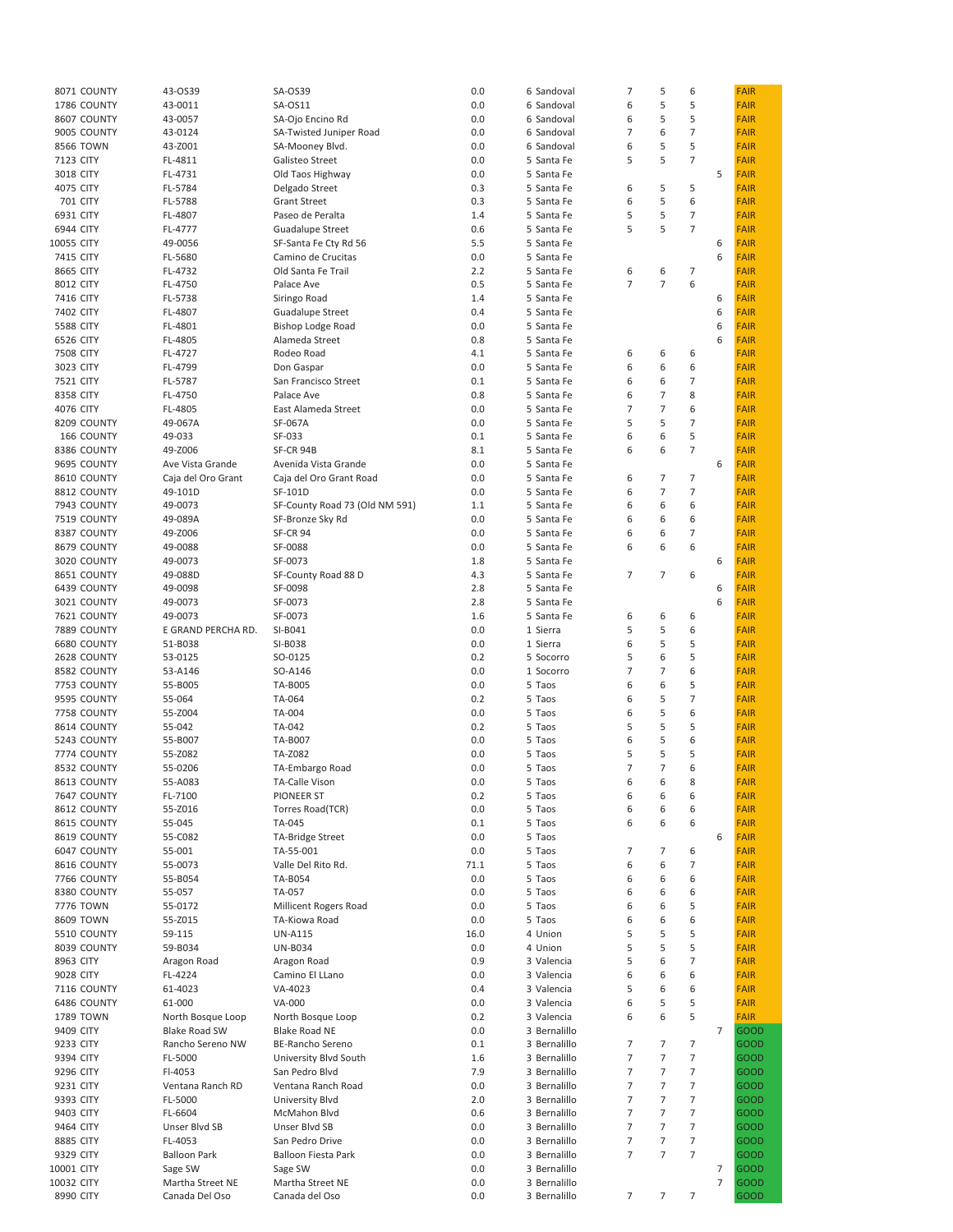| 9316 CITY        |             | 01-Z000              | BE-Kayenta Street NW     |       | 0.1  | 3 Bernalillo |                |                |                          | $\overline{7}$ | GOOD        |
|------------------|-------------|----------------------|--------------------------|-------|------|--------------|----------------|----------------|--------------------------|----------------|-------------|
| 10082 CITY       |             | FL-5317              | Carrick Street NW        |       | 0.0  | 3 Bernalillo |                |                |                          | $\overline{7}$ | <b>GOOD</b> |
| 9319 CITY        |             | <b>Quaking Aspen</b> | Quaking Aspen Drive      |       | 0.0  | 3 Bernalillo | 7              | 7              | $\overline{7}$           |                | <b>GOOD</b> |
| 8851 CITY        |             | California St. NE    | California Street NE     |       | 0.0  | 3 Bernalillo | 7              | $\overline{7}$ | 7                        |                | <b>GOOD</b> |
|                  |             | Unser Blvd NW        |                          |       | 0.0  | 3 Bernalillo | 7              | $\overline{7}$ | 7                        |                | <b>GOOD</b> |
| 8806 CITY        |             |                      | Unser Blvd NW            |       |      |              |                |                |                          |                |             |
| 8662 CITY        |             | San Diego Avenue     | San Diego Avenue         |       | 0.0  | 3 Bernalillo | $\overline{7}$ | $\overline{7}$ | $\overline{7}$           |                | <b>GOOD</b> |
| 8849 CITY        |             | Martha Street NE     | Martha Street            |       | 0.0  | 3 Bernalillo | $\overline{7}$ | $\overline{7}$ | $\overline{7}$           |                | <b>GOOD</b> |
| 9226 CITY        |             | Eagle Ranch Road     | Eagle Ranch Road NW_     |       | 0.8  | 3 Bernalillo | 7              | $\overline{7}$ | $\overline{7}$           |                | <b>GOOD</b> |
| 8979 CITY        |             | University Blvd SE   | University Blvd SE       |       | 0.0  | 3 Bernalillo | $\overline{7}$ | $\overline{7}$ | $\overline{7}$           |                | <b>GOOD</b> |
|                  |             |                      |                          |       |      |              |                |                |                          |                |             |
| 9228 CITY        |             | Rainbow Blvd NBL     | Rainbow Blvd NBL         |       | 0.5  | 3 Bernalillo | 7              | $\overline{7}$ | $\overline{7}$           |                | <b>GOOD</b> |
| 8932 CITY        |             | Sunport Blvd. SE     | Sunport Blvd             |       | 0.0  | 3 Bernalillo | $\overline{7}$ | $\overline{7}$ | $\overline{7}$           |                | <b>GOOD</b> |
| 8484 CITY        |             | FL-5037              | Jefferson Street         |       | 2.6  | 3 Bernalillo |                |                |                          | 7              | <b>GOOD</b> |
| 9392 CITY        |             | FL-5000              | University Blvd SB       |       | 2.0  | 3 Bernalillo | 7              | $\overline{7}$ | $\overline{7}$           |                | <b>GOOD</b> |
|                  |             |                      |                          |       |      |              |                |                |                          |                |             |
| 8875 CITY        |             | FL-4057              | Louisiana Blvd           |       | 6.8  | 3 Bernalillo | 7              | $\overline{7}$ | $\overline{7}$           |                | <b>GOOD</b> |
| 9589 CITY        |             | Sage Brush Trail     | Sagebrush Trail          |       | 0.1  | 3 Bernalillo | $\overline{7}$ | 8              | 8                        |                | <b>GOOD</b> |
| 10002 CITY       |             | Arenal SW            | Arenal SW                |       | 0.0  | 3 Bernalillo |                |                |                          | 7              | <b>GOOD</b> |
| 9230 CITY        |             | Ventana Ranch Road   | BE-East Ventana Ranch    |       | 0.0  | 3 Bernalillo | $\overline{7}$ | $\overline{7}$ | 7                        |                | <b>GOOD</b> |
|                  |             |                      |                          |       | 5.6  | 3 Bernalillo | $\overline{7}$ | $\overline{7}$ | $\overline{7}$           |                | <b>GOOD</b> |
| 9619 CITY        |             | University Blvd      | University Blvd          |       |      |              |                |                |                          |                |             |
| 9229 CITY        |             | RAINBOW BLVD SBL     | Rainbow Blvd SBL         |       | 0.1  | 3 Bernalillo | $\overline{7}$ | $\overline{7}$ | $\overline{7}$           |                | <b>GOOD</b> |
| 10003 CITY       |             | <b>Blake SW</b>      | <b>Blake SW</b>          |       | 0.0  | 3 Bernalillo |                |                |                          | 7              | <b>GOOD</b> |
| 10064 CITY       |             | FL-5303              | Thompson Road            |       | 0.1  | 3 Bernalillo |                |                |                          | $\overline{7}$ | <b>GOOD</b> |
| <b>9008 CITY</b> |             | <b>NM-448</b>        |                          |       | 6.2  | 3 Bernalillo | $\overline{7}$ | $\overline{7}$ | $\overline{7}$           |                | <b>GOOD</b> |
|                  |             |                      | Coors By-Pass            |       |      |              |                |                |                          |                |             |
| 10083 CITY       |             | FL-5021              | Dellyne Avenue           |       | 1.1  | 3 Bernalillo |                |                |                          | $\overline{7}$ | <b>GOOD</b> |
| 8824 CITY        |             | FL-5126              | Morningside Drive        |       | 0.0  | 3 Bernalillo | $\overline{7}$ | $\overline{7}$ | $\overline{7}$           |                | <b>GOOD</b> |
| 9321 CITY        |             | Universe street      | Universe Street          |       | 0.0  | 3 Bernalillo |                |                |                          | 7              | <b>GOOD</b> |
| 10030 CITY       |             | 01-Z000              | <b>BE-School Road</b>    |       | 0.1  | 3 Bernalillo |                |                |                          | $\overline{7}$ | <b>GOOD</b> |
|                  |             |                      |                          |       |      |              |                |                |                          |                |             |
| 9465 CITY        |             | Unser Blvd NB        | Unser Blvd North         |       | 0.8  | 3 Bernalillo | 7              | $\overline{7}$ | $\overline{7}$           |                | <b>GOOD</b> |
| <b>9227 CITY</b> |             | FL-5260              | Universe Blvd            |       | 0.0  | 3 Bernalillo |                |                |                          | 7              | <b>GOOD</b> |
| 9348 CITY        |             | Gibson Blvd          | Gibson Blvd              |       | 0.0  | 3 Bernalillo |                |                |                          | $\overline{7}$ | <b>GOOD</b> |
| 8488 CITY        |             | 01-Z000              | <b>BE-Bogart Street</b>  |       | 0.0  | 3 Bernalillo |                |                |                          | 8              | <b>GOOD</b> |
|                  |             |                      |                          |       |      |              |                |                |                          |                |             |
|                  | 9017 COUNTY | 01-0058              | <b>BE-Paako Drive</b>    |       | 1.5  | 3 Bernalillo |                |                |                          | $\overline{7}$ | <b>GOOD</b> |
|                  | 9225 COUNTY | Tramway Lane NE      | BE-Tramway Lane          |       | 0.0  | 3 Bernalillo |                |                |                          | $\overline{7}$ | <b>GOOD</b> |
|                  | 9015 COUNTY | 01-0058              | <b>BE-Paako Drive</b>    |       | 0.1  | 3 Bernalillo |                |                |                          | 7              | <b>GOOD</b> |
|                  | 9449 TOWN   | 01-0003              | BE-Primera Agua Road     |       | 0.1  | 3 Bernalillo |                |                |                          | 7              | <b>GOOD</b> |
|                  |             |                      |                          |       |      |              |                |                |                          |                |             |
|                  | 1027 COUNTY | 03-0004              | CA-0004                  |       | 0.7  | 6 Catron     | 7              | 7              | $\overline{7}$           |                | <b>GOOD</b> |
|                  | 9652 COUNTY | Forest Rd 141        | Forest Road 141          |       | 0.4  | 6 Catron     | 7              | $\overline{7}$ | $\overline{7}$           |                | <b>GOOD</b> |
|                  | 9592 COUNTY | 03-A001              | CA-Old Quemado Road      |       | 0.0  | 6 Catron     |                |                |                          | 7              | <b>GOOD</b> |
|                  | 1034 COUNTY | 03-0007              | CA-0007                  |       | 33.1 | 6 Catron     |                |                |                          | 7              | <b>GOOD</b> |
|                  |             |                      |                          |       |      |              |                |                | $\overline{7}$           |                |             |
|                  | 9653 COUNTY | NM-435               | NM-435                   |       | 0.6  | 6 Catron     | $\overline{7}$ | $\overline{7}$ |                          |                | <b>GOOD</b> |
|                  | 9609 COUNTY | 03-013               | CA-C013                  |       | 6.0  | 6 Catron     |                |                |                          | 8              | <b>GOOD</b> |
| 9707 CITY        |             | West College Blvd.   | West Collage Blvd.       |       | 0.0  | 2 Chaves     |                |                |                          | $\overline{7}$ | <b>GOOD</b> |
| 9978 CITY        |             | FL-5722              | Garden Avenue            |       | 0.0  | 2 Chaves     |                |                |                          | 8              | <b>GOOD</b> |
|                  | 9125 COUNTY | $C1 - 106$           | $C1-106$                 |       | 0.0  | 2 Chaves     | 7              | $\overline{7}$ | $\overline{7}$           |                | <b>GOOD</b> |
|                  |             |                      |                          |       |      |              |                |                |                          |                |             |
|                  | 9556 COUNTY | 05-0013              | CH-Old Yo Crossing       |       | 2.3  | 2 Chaves     |                |                |                          | 7              | <b>GOOD</b> |
|                  | 7787 COUNTY | 05-1227              | CH-Miami Road            |       | 0.0  | 2 Chaves     | $\overline{7}$ | $\overline{7}$ | $\overline{7}$           |                | <b>GOOD</b> |
| 9791 CITY        |             | LOC-174097           | Second Street            |       | 0.0  | 6 Cibola     |                |                |                          | 7              | <b>GOOD</b> |
|                  |             | FL-5952              |                          |       | 0.1  | 6 Cibola     |                |                |                          | $\overline{7}$ | <b>GOOD</b> |
| 10057 CITY       |             |                      | <b>High Street</b>       |       |      |              |                |                |                          |                |             |
| 9729 CITY        |             | College Drive        | College Drive            |       | 0.1  | 6 Cibola     | 7              | $\overline{7}$ | $\overline{7}$           |                | <b>GOOD</b> |
| 9654 CITY        |             | NM-547               | <b>First Street</b>      |       | 0.3  | 6 Cibola     |                |                |                          | 7              | <b>GOOD</b> |
| 9489 CITY        |             | Nimitz Street        | Nimitz Bridge            |       | 0.2  | 6 Cibola     | 7              | $\overline{7}$ | $\overline{7}$           |                | <b>GOOD</b> |
| 10067 CITY       |             | FL-5950              | El Morro Road            |       | 0.2  | 6 Cibola     |                |                |                          | 8              | GOOD        |
|                  |             |                      |                          |       |      |              |                |                |                          |                |             |
|                  | 9543 COUNTY | 06-C001              | CI-C001                  |       | 0.0  | 6 Cibola     | $\overline{7}$ | 7              | 7                        |                | GOOD        |
|                  | 6887 COUNTY |                      | Jun-26 CI-4026           |       | 0.0  | 6 Cibola     |                |                |                          | 7              | <b>GOOD</b> |
|                  | 8728 COUNTY | 06-C007              | CI-C007                  |       | 0.0  | 6 Cibola     |                |                |                          | 7              | <b>GOOD</b> |
|                  | 9802 COUNTY | George Hanosh Blvd   | Gorge Hanosh Blvd        |       | 0.0  | 6 Cibola     |                |                |                          | 8              | GOOD        |
|                  |             |                      |                          |       |      |              |                |                |                          |                |             |
| 10065 CITY       |             | FL-5655              | Martinez Street          |       | 0.1  | 4 Colfax     |                |                |                          | 7              | GOOD        |
|                  | 8523 COUNTY | 07-A007              | CO-A007                  |       | 0.0  | 4 Colfax     | 7              | 7              | 7                        |                | GOOD        |
|                  | 8377 COUNTY | 07-C012              | CO-C012                  |       | 0.0  | 4 Colfax     | 7              | 7              | $\overline{7}$           |                | GOOD        |
|                  | 8525 COUNTY | 07-A007              | CO-A007                  |       | 0.0  | 4 Colfax     | $\overline{7}$ | 7              | $\overline{7}$           |                | GOOD        |
|                  |             |                      | CO-A007                  |       | 0.0  | 4 Colfax     | 7              | 7              | $\overline{7}$           |                |             |
|                  | 8525 COUNTY | 07-A007              |                          |       |      |              |                |                |                          |                | GOOD        |
|                  | 8525 COUNTY | 07-A007              | CO-A007                  |       | 0.0  | 4 Colfax     | 7              | 7              | $\overline{7}$           |                | <b>GOOD</b> |
|                  | 8525 COUNTY | 07-A007              | CO-A007                  |       | 0.0  | 4 Colfax     | $\overline{7}$ | 7              | $\overline{7}$           |                | <b>GOOD</b> |
|                  | 8498 COUNTY | 07-A047              | CO-A047                  |       | 0.0  | 4 Colfax     |                |                |                          | 7              | <b>GOOD</b> |
|                  | 8526 COUNTY | 07-A007              | CO-A007                  |       | 0.0  | 4 Colfax     | 7              | 7              | 7                        |                | GOOD        |
|                  |             |                      |                          |       |      |              |                |                |                          |                |             |
|                  | 8524 COUNTY | 07-A007              | CO-A007                  |       | 0.0  | 4 Colfax     | 7              | 7              | $\overline{7}$           |                | <b>GOOD</b> |
| 9476 CITY        |             | FL-4282              | <b>Hull Street</b>       |       | 0.2  | 2 Curry      | $\overline{7}$ | 7              | $\overline{7}$           |                | <b>GOOD</b> |
| 9067 CITY        |             | 09-Z000              | CU-Brady Ave             |       | 0.0  | 2 Curry      | $\overline{7}$ | $\overline{7}$ | $\overline{7}$           |                | GOOD        |
| 9733 CITY        |             | 13-001               | Sonoma Ranch Blvd        |       | 0.0  | 1 Dona Ana   |                |                |                          | 7              | <b>GOOD</b> |
|                  |             |                      |                          |       |      |              |                |                |                          |                |             |
| 9736 CITY        |             | Sonoma Ranch Blvd.   |                          | 13001 | 0.0  | 1 Dona Ana   |                |                |                          | 7              | <b>GOOD</b> |
| 9762 CITY        |             | <b>Triviz Drive</b>  |                          | 13001 | 2.6  | 1 Dona Ana   |                |                |                          | 7              | GOOD        |
| 9732 CITY        |             | Sonoma Ranch Blvd.   | 13001 Sonomar Ranch Blvd |       | 0.6  | 1 Dona Ana   |                |                |                          | 7              | GOOD        |
| 9764 CITY        |             | Boxter Way           |                          | 13001 | 0.1  | 1 Dona Ana   |                |                |                          | 7              | <b>GOOD</b> |
|                  |             |                      |                          |       | 0.9  |              |                |                |                          | 7              |             |
| 9761 CITY        |             | Dunn Drive           |                          | 13001 |      | 1 Dona Ana   |                |                |                          |                | GOOD        |
| 9730 CITY        |             | Sonoma Ranch Blvd.   |                          | 13001 | 0.1  | 1 Dona Ana   |                |                |                          | 7              | <b>GOOD</b> |
| 9735 CITY        |             | Sonoma Ranch Blvd.   |                          | 13001 | 3.2  | 1 Dona Ana   |                |                |                          | 7              | <b>GOOD</b> |
|                  | 3244 COUNTY | 13-D062              | DA-Leasburg Dam Road     |       | 0.0  | 1 Dona Ana   |                |                |                          | 7              | <b>GOOD</b> |
|                  | 7705 COUNTY | 13-B055              | DA-Onnies Acres Road     |       | 0.0  | 1 Dona Ana   | 7              | 7              | 7                        |                | <b>GOOD</b> |
|                  |             |                      |                          |       |      |              |                |                |                          |                |             |
|                  | 8182 COUNTY | 13-C091              | DA-Road Runner Lane      |       | 0.0  | 1 Dona Ana   | 7              | 7              | $\overline{7}$           |                | GOOD        |
|                  | 7712 COUNTY | 13-D018              | DA-Lopez Road            |       | 0.0  | 1 Dona Ana   | 7              | 7              | $\overline{\phantom{a}}$ |                | <b>GOOD</b> |
|                  | 7710 COUNTY | 13-D017              | DA-Taylor Road           |       | 0.0  | 1 Dona Ana   | 7              | 7              | 7                        |                | GOOD        |
|                  | 9626 COUNTY | TELLBROOK RD.        | TELLBROOK RD             |       | 0.8  | 1 Dona Ana   |                |                |                          | 7              | <b>GOOD</b> |
|                  |             |                      |                          |       |      |              |                |                |                          |                |             |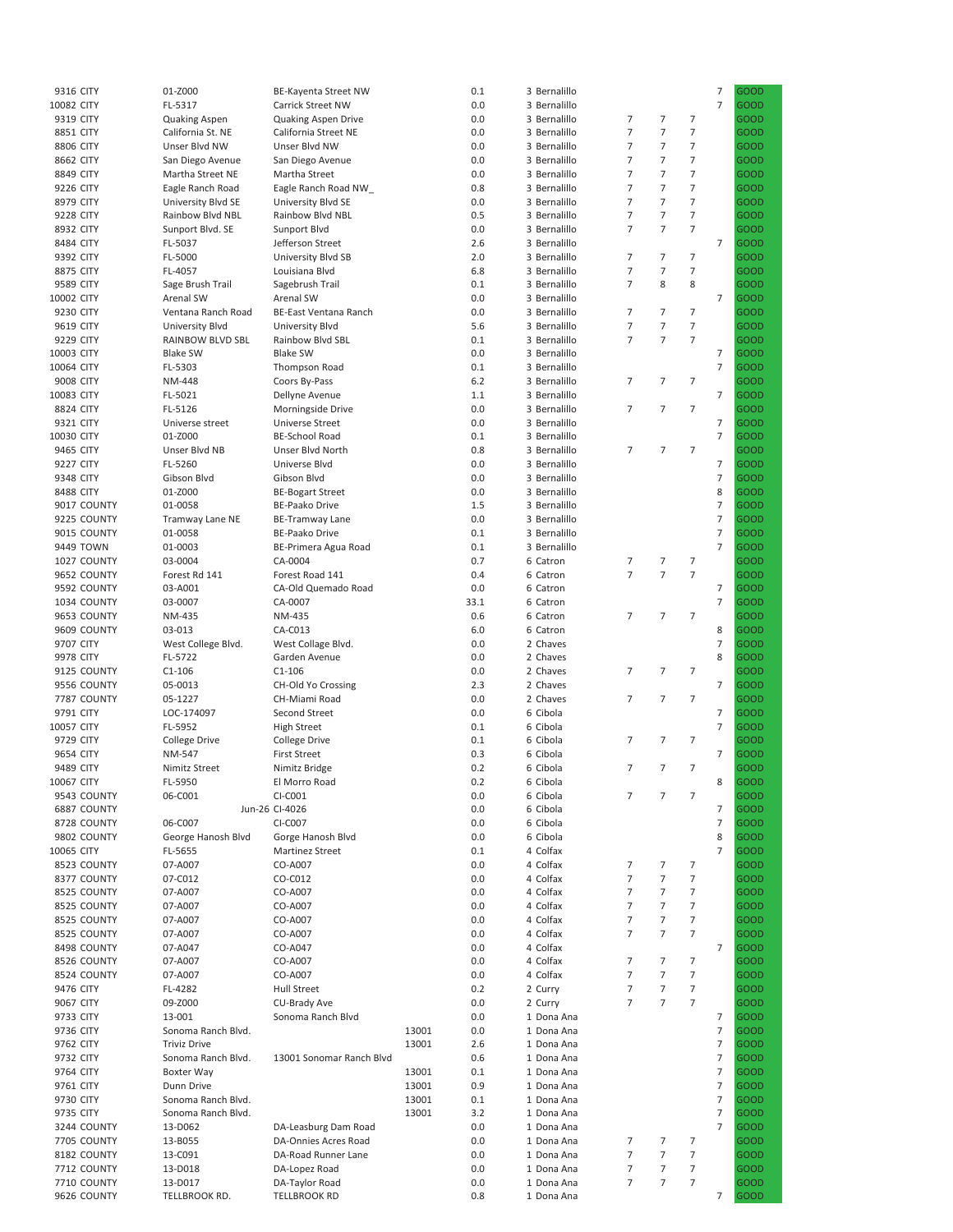| 9808 COUNTY            | E070                       | $E-70$                              | 6.5        | 1 Dona Ana                   |                |                |                | $\overline{7}$ | GOOD                |
|------------------------|----------------------------|-------------------------------------|------------|------------------------------|----------------|----------------|----------------|----------------|---------------------|
|                        |                            |                                     |            |                              |                |                |                |                |                     |
| 9649 CITY              | FI-4251                    | San Jose Blvd.                      | 0.0        | 2 Eddy                       |                |                |                | $\overline{7}$ | <b>GOOD</b>         |
| 9675 CITY              | Cetennial Drive            | <b>Cetennial Drive</b>              | 0.0        | 2 Eddy                       |                |                |                | $\overline{7}$ | <b>GOOD</b>         |
| 6094 CITY              | <b>FL-4267 WBL</b>         | Mermod Street                       | 0.0        | 2 Eddy                       | 7              | 7              | $\overline{7}$ |                | <b>GOOD</b>         |
| 9672 CITY              | FL-4251                    | San Jose Blvd.                      | 0.9        | 2 Eddy                       | $\overline{7}$ | $\overline{7}$ | $\overline{7}$ |                | <b>GOOD</b>         |
|                        |                            |                                     |            |                              |                |                |                |                |                     |
| 9720 COUNTY            | CR-742                     | Harroun Road                        | 0.8        | 2 Eddy                       | $\overline{7}$ | $\overline{7}$ | $\overline{7}$ |                | <b>GOOD</b>         |
| 9656 COUNTY            | CR-746                     | CR-746                              | 0.0        | 2 Eddy                       | $\overline{7}$ | $\overline{7}$ | $\overline{7}$ |                | <b>GOOD</b>         |
| 8735 COUNTY            | 15-034                     | ED-034                              | 0.0        | 2 Eddy                       |                |                |                | 7              | <b>GOOD</b>         |
|                        |                            |                                     |            |                              |                | $\overline{7}$ |                |                | <b>GOOD</b>         |
| 9406 COUNTY            | 15-0788                    | ED-0788                             | 0.0        | 2 Eddy                       | $\overline{7}$ |                | 7              |                |                     |
| 9440 COUNTY            | 17-A009                    | <b>GR-Hamilton Road</b>             | 0.0        | 1 Grant                      | $\overline{7}$ | $\overline{7}$ | $\overline{7}$ |                | <b>GOOD</b>         |
| 7479 COUNTY            | 17-B013                    | GR-Royal John Mine Road             | 0.0        | 1 Grant                      | $\overline{7}$ | $\overline{7}$ | $\overline{7}$ |                | GOOD                |
| 9579 COUNTY            | 17-B132                    | <b>GR-Hot Springs Road</b>          | 0.0        | 1 Grant                      |                |                |                | $\overline{7}$ | <b>GOOD</b>         |
|                        |                            |                                     |            |                              |                |                |                |                |                     |
| 9323 CITY              | FL-5801                    | La Pradira Avenue                   | 0.3        | 4 Guadalupe                  | 7              | 7              | $\overline{7}$ |                | <b>GOOD</b>         |
| 8591 COUNTY            | 19-03BA                    | GU-03BA                             | 0.0        | 4 Guadalupe                  | $\overline{7}$ | $\overline{7}$ | $\overline{7}$ |                | <b>GOOD</b>         |
| 9106 COUNTY            | 19-Z002                    | GU-Paseo del Sol                    | 0.0        | 4 Guadalupe                  | $\overline{7}$ | $\overline{7}$ | $\overline{7}$ |                | <b>GOOD</b>         |
|                        |                            |                                     |            |                              |                |                |                |                |                     |
| 8544 COUNTY            | 21-C001                    | <b>HA-Triggs Road</b>               | 0.0        | 4 Harding                    | $\overline{7}$ | $\overline{7}$ | $\overline{7}$ |                | <b>GOOD</b>         |
| 9820 CITY              | 27-Z001                    | LI-Main Road                        | 0.0        | 2 Lincoln                    |                |                |                | 7              | <b>GOOD</b>         |
| 9460 CITY              | 27-Z012                    | <b>LI-PARKER ROAD</b>               | 0.0        | 2 Lincoln                    | 7              | 7              | $\overline{7}$ |                | <b>GOOD</b>         |
|                        |                            |                                     |            |                              |                |                |                |                |                     |
| 9482 CITY              | Sleepy Hollow Road         | LI-Sleepy Hallow Road               | 0.0        | 2 Lincoln                    |                |                |                | 7              | <b>GOOD</b>         |
| 9590 CITY              | 27-Z001                    | LI-Eagale Drive                     | 0.0        | 2 Lincoln                    |                |                |                | 7              | <b>GOOD</b>         |
| 9477 CITY              | 27-Z001                    | LI-Close Drive                      | 0.0        | 2 Lincoln                    |                |                |                | 7              | <b>GOOD</b>         |
|                        |                            |                                     |            |                              |                |                |                |                |                     |
| 8788 COUNTY            | 27-B018                    | CR. E015                            | 0.0        | 2 Lincoln                    | $\overline{7}$ | 7              | $\overline{7}$ |                | <b>GOOD</b>         |
| 8325 COUNTY            | 29-A009                    | LU-A009                             | 0.0        | 1 Luna                       |                |                |                | 7              | <b>GOOD</b>         |
| 9718 CITY              | 31-003A                    | MK-Allison Road                     | 0.3        | 6 Mckinley                   | 8              | 7              | 8              |                | <b>GOOD</b>         |
|                        |                            | <b>Wilson Ave</b>                   | 0.0        |                              |                |                |                | 7              | <b>GOOD</b>         |
| 8724 CITY              | FL-5406                    |                                     |            | 6 Mckinley                   |                |                |                |                |                     |
| 9404 CITY              | FL-4416                    | Nizhoni Blvd                        | 0.4        | 6 Mckinley                   | 7              | 7              | $\overline{7}$ |                | <b>GOOD</b>         |
| 7092 CITY              | FL-4430                    | Aztec Avenue                        | 2.7        | 6 Mckinley                   |                |                |                | 7              | <b>GOOD</b>         |
| 9498 CITY              | 31-101                     | Clay Street                         | 1.1        | 6 Mckinley                   | $\overline{7}$ | $\overline{7}$ | $\overline{7}$ |                | <b>GOOD</b>         |
|                        |                            |                                     |            |                              |                |                |                |                |                     |
| 8701 CITY              | FL-5401                    | Patton Rd                           | 0.2        | 6 Mckinley                   |                |                |                | 7              | <b>GOOD</b>         |
| 8712 CITY              | 31-003A                    | MK-Allison Road                     | 0.7        | 6 Mckinley                   |                |                |                | $\overline{7}$ | <b>GOOD</b>         |
| <b>9010 CITY</b>       | FL-5407                    | Jefferson Ave                       | 0.0        | 6 Mckinley                   |                |                |                | 8              | <b>GOOD</b>         |
|                        |                            |                                     |            |                              |                |                |                |                |                     |
| 8847 COUNTY            | 31-Z001                    | Mk-Z001                             | 0.0        | 6 Mckinley                   | $\overline{7}$ | 7              | $\overline{7}$ |                | <b>GOOD</b>         |
| 9542 COUNTY            | 31-Z001                    | McKinley Co. Rd. 1                  | 8.0        | 6 Mckinley                   |                |                |                | 7              | <b>GOOD</b>         |
| 8241 COUNTY            | 31-Z001                    | Mk-Z001                             | 0.8        | 6 Mckinley                   | 7              | 7              | 7              |                | <b>GOOD</b>         |
|                        |                            |                                     |            |                              |                |                |                |                |                     |
| 9519 COUNTY            | 31-Z001                    | 31-Z001                             | 0.0        | 6 Mckinley                   |                |                |                | $\overline{7}$ | <b>GOOD</b>         |
| 9000 COUNTY            | 31-019                     | MK-019                              | 29.9       | 6 Mckinley                   | 7              | 7              | $\overline{7}$ |                | <b>GOOD</b>         |
| 8630 COUNTY5           | 31-001A                    | MK-Ramah School Road                | 0.0        | 6 Mckinley                   | $\overline{7}$ | $\overline{7}$ | $\overline{7}$ |                | <b>GOOD</b>         |
|                        |                            |                                     |            |                              |                |                |                |                |                     |
| 8708 COUNTY            | 33-063B                    | MO-063B                             | 0.0        | 4 Mora                       |                |                |                | 7              | GOOD                |
| 10005 COUNTY           | 33-Z000                    | MO-County Road                      | 0.0        | 4 Mora                       |                |                |                | $\overline{7}$ | <b>GOOD</b>         |
| 8522 COUNTY            | 33-A040                    | MO-A040                             | 0.0        | 4 Mora                       | $\overline{7}$ | 7              | $\overline{7}$ |                | <b>GOOD</b>         |
|                        |                            |                                     |            |                              | $\overline{7}$ | $\overline{7}$ | $\overline{7}$ |                |                     |
| 8299 COUNTY            | 33-Z000                    | MO-County Road B008                 | 0.0        | 4 Mora                       |                |                |                |                | <b>GOOD</b>         |
| 8690 COUNTY            | 33-B017                    | MO-B017                             | 0.0        | 4 Mora                       | $\overline{7}$ | $\overline{7}$ | $\overline{7}$ |                | <b>GOOD</b>         |
| 8709 COUNTY            | 33-A021                    | MO-A027                             | 0.0        | 4 Mora                       |                |                |                | 7              | <b>GOOD</b>         |
| 8531 COUNTY            | 33-060C                    | MO-060B                             | 0.0        | 4 Mora                       | $\overline{7}$ | 7              | 7              |                | <b>GOOD</b>         |
|                        |                            |                                     |            |                              |                |                |                |                |                     |
| 8816 COUNTY            | 33-B014                    | MO-B014                             | 0.0        | 4 Mora                       | $\overline{7}$ | $\overline{7}$ | $\overline{7}$ |                | <b>GOOD</b>         |
| 9708 CITY              | Lavelle Rd                 | Lavelle Road                        | 2.0        | 2 Otero                      |                |                |                | 7              | <b>GOOD</b>         |
| 9657 CITY              | 35-000                     | OT- Cuba Ave                        | 0.0        | 2 Otero                      |                |                |                | 7              | <b>GOOD</b>         |
|                        |                            |                                     |            |                              |                |                |                |                |                     |
| 9684 CITY              | Pecan Dr.                  | Pecan Dr.                           | 0.0        | 2 Otero                      |                |                |                | 7              | <b>GOOD</b>         |
| 9766 CITY              | 14th street                | 14th Street                         | 1.8        | 2 Otero                      |                |                |                | 7              | <b>GOOD</b>         |
| 9039 CITY              | FL-4920                    | Scenic Drive                        | 0.0        | 2 Otero                      |                |                |                | $\overline{7}$ | <b>GOOD</b>         |
| 9665 CITY              |                            |                                     | $0.0\,$    | 2 Otero                      |                |                |                | 7              | GOOD                |
|                        | Fairground Road            | Fairground Road                     |            |                              |                |                |                |                |                     |
| 9038 CITY              | FL-4920                    | Scenic Drive                        | 0.0        |                              |                |                |                | $\overline{7}$ | GOOD                |
| 9644 CITY              | South Florida Ave          | South Florida Ave                   |            | 2 Otero                      |                |                |                | $\overline{7}$ | <b>GOOD</b>         |
| 9685 CITY              | Fairgrounds Rd.            |                                     | 0.0        | 2 Otero                      |                |                |                | 7              |                     |
|                        |                            |                                     |            |                              |                |                |                |                |                     |
| 9037 CITY              |                            | Fairgrounds Rd.                     | 0.0        | 2 Otero                      |                |                |                |                | <b>GOOD</b>         |
|                        | FL-4920                    | Scenic Drive                        | 0.0        | 2 Otero                      |                |                |                | 7              | GOOD                |
| 9688 COUNTY            | Riati Road                 | Rata Road                           | 0.0        | 2 Otero                      |                |                |                | 7              | GOOD                |
| 8419 COUNTY            | 35-D012                    | OT-D012                             | 0.0        | 2 Otero                      | $\overline{7}$ | 7              | $\overline{7}$ |                | <b>GOOD</b>         |
|                        |                            |                                     |            |                              |                |                |                |                |                     |
| 8353 COUNTY            | 35-B017                    | County road B17                     | 0.0        | 2 Otero                      | $\overline{7}$ | $\overline{7}$ | $\overline{7}$ |                | <b>GOOD</b>         |
| 9553 TOWN              | Ninth Street               | Ninth Street                        | 0.0        | 2 Otero                      |                |                |                | 7              | GOOD                |
| 8317 CITY              | FL-5355                    | Camino De Coronado                  | 1.6        | 4 Quay                       |                |                |                | 7              | <b>GOOD</b>         |
|                        |                            |                                     | 0.0        |                              |                | 7              |                |                | GOOD                |
| 9263 COUNTY            | 37-QR-AR                   | QU-County Road QR-AR                |            | 4 Quay                       | 7              |                | 7              |                |                     |
| 8323 COUNTY            | 37-QRAD                    | QU-QRAD                             | 0.0        | 4 Quay                       |                |                |                | 7              | GOOD                |
| 8515 COUNTY            | 37-QR63                    | QU-QR63                             | 0.0        | 4 Quay                       | 7              | 7              | 7              |                | GOOD                |
| 8669 COUNTY            | 39-Z083                    | RA-Z083                             | 0.0        | 5 Rio Arriba                 | 7              | 7              | $\overline{7}$ |                | GOOD                |
|                        |                            |                                     |            |                              |                |                |                |                |                     |
| 8764 COUNTY            | 39-Z012                    | RA-Z012                             | 17.6       | 5 Rio Arriba                 | $\overline{7}$ | $\overline{7}$ | $\overline{7}$ |                | GOOD                |
| 8965 COUNTY            | 39-271                     | RA-271                              | 0.0        | 5 Rio Arriba                 |                |                |                | 7              | GOOD                |
| 8495 COUNTY            | 39-041A                    | RA-041A                             | 0.4        | 5 Rio Arriba                 |                |                |                | 8              | <b>GOOD</b>         |
|                        |                            |                                     |            |                              |                |                |                |                |                     |
| 10049 CITY             | FL-4396 East Bound         | 30th Street                         | 0.4        | 5 San Juan                   |                |                |                | 7              | GOOD                |
| 8751 CITY              | FL-4189                    | McCoy Avenue                        | 0.2        | 5 San Juan                   | 7              | 7              | 7              |                | <b>GOOD</b>         |
| 8042 CITY              | FL-4385                    | Airport Road                        | 0.2        | 5 San Juan                   | $\overline{7}$ | $\overline{7}$ | $\overline{7}$ |                | GOOD                |
|                        | FL-4396 West Bound         |                                     | 0.4        | 5 San Juan                   |                |                |                | 7              |                     |
| 10051 CITY             |                            | 30th Street                         |            |                              |                |                |                |                | GOOD                |
| 8481 CITY              | 45-3520                    | SJ-3520                             | 0.0        | 5 San Juan                   |                |                |                | 7              | <b>GOOD</b>         |
| 9591 COUNTY            | 45-350                     | <b>SJCR 350</b>                     | $1.1$      | 5 San Juan                   | 7              | 7              | 7              |                | GOOD                |
| 9508 COUNTY            | 45-Z003                    | SJ-2900                             | $6.2$      | 5 San Juan                   | $\overline{7}$ | $\overline{7}$ | 8              |                | GOOD                |
|                        |                            |                                     |            |                              |                |                |                |                |                     |
| 9504 COUNTY            | 45-4450                    | SJ-4450                             | 10.0       | 5 San Juan                   | $\overline{7}$ | 8              | 8              |                | GOOD                |
| 7545 COUNTY            | 45-Z001                    | SJ-6100                             | 0.7        | 5 San Juan                   | $\overline{7}$ | $\overline{7}$ | $\overline{7}$ |                | GOOD                |
| 5795 COUNTY            | 45-Z001                    | SJ-6100                             | 0.0        | 5 San Juan                   |                |                |                | 7              | GOOD                |
|                        |                            |                                     | 3.7        |                              |                |                |                | 8              |                     |
| 9435 COUNTY            | 45-6100                    | SJ-6100                             |            | 5 San Juan                   |                |                |                |                | GOOD                |
| 9586 COUNTY            | 45-7150                    | SJ-7150                             | 11.8       | 5 San Juan                   | 8              | 8              | 8              |                | GOOD                |
| 9350 CITY<br>8941 CITY | 47-Z001<br>Mills AVE. (LV) | <b>SM-Legion Drive</b><br>Mill Ave. | 0.5<br>0.4 | 4 San Miguel<br>4 San Miguel |                | 7              | 7              | 7              | GOOD<br><b>GOOD</b> |